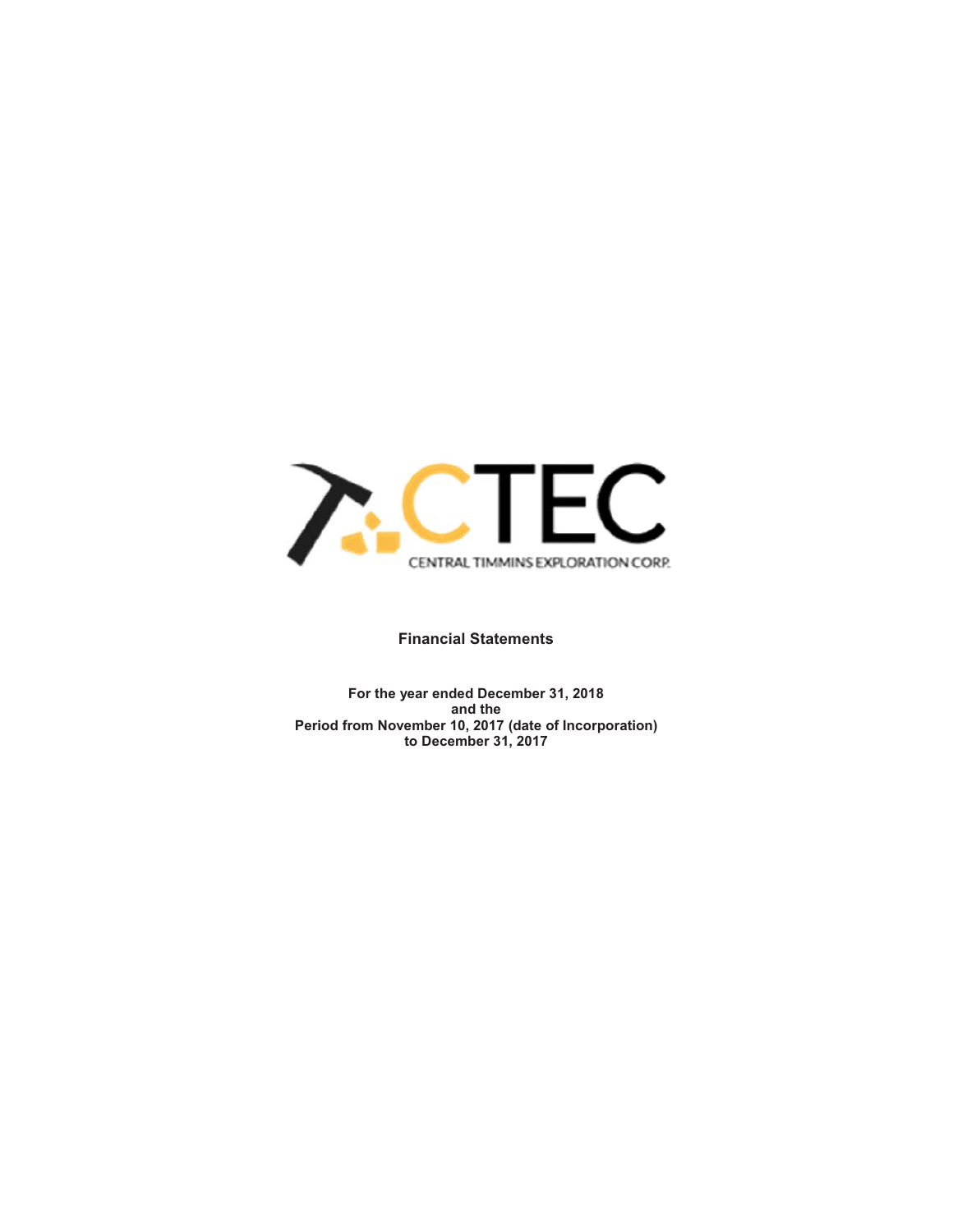To the Shareholders of Central Timmins Exploration Corp.:

### **Opinion**

We have audited the financial statements of Central Timmins Exploration Corp. (the "Company"), which comprise the statements of financial position as at December 31, 2018 and December 31, 2017, and the statements of loss and comprehensive loss, changes in equity and cash flows for the year ended December 31, 2018 and for the period from November 10, 2017 (date of incorporation) to December 31, 2017, and notes to the financial statements, including a summary of significant accounting policies.

In our opinion, the accompanying financial statements present fairly, in all material respects, the financial position of the Company as at December 31, 2018 and December 31, 2017, and its financial performance and its cash flows for the year ended December 31, 2018 and the period from November 10, 2017 (date of incorporation) to December 31, 2017, in accordance with International Financial Reporting **Standards** 

### **Basis for Opinion**

We conducted our audits in accordance with Canadian generally accepted auditing standards. Our responsibilities under those standards are further described in the Auditor's Responsibilities for the Audit of the Financial Statements section of our report. We are independent of the Company in accordance with the ethical requirements that are relevant to our audits of the financial statements in Canada, and we have fulfilled our other ethical responsibilities in accordance with these requirements. We believe that the audit evidence we have obtained is sufficient and appropriate to provide a basis for our opinion.

#### **Material Uncertainty Related to Going Concern**

We draw attention to Note 1 in the financial statements, which indicates that as at December 31, 2018, the Company had not yet achieved profitable operations, had accumulated losses of \$1,379,918 and expects to incur future losses in the development of its business. As stated in Note 1, these events or conditions, along with other matters as set forth in Note 1, indicate that a material uncertainty exists that may cast significant doubt on the Company's ability to continue as a going concern. Our opinion is not modified in respect of this matter.

### **Other Information**

Management is responsible for the other information. The other information comprises Management's Discussion and Analysis.

Our opinion on the financial statements does not cover the other information and we do not express any form of assurance conclusion thereon.

In connection with our audits of the financial statements, our responsibility is to read the other information and, in doing so, consider whether the other information is materially inconsistent with the financial statements or our knowledge obtained in the audits or otherwise appears to be materially misstated. We obtained Management's Discussion and Analysis prior to the date of this auditor's report. If, based on the work we have performed on this other information, we conclude that there is a material misstatement of this other information, we are required to report that fact. We have nothing to report in this regard.

## **Responsibilities of Management and Those Charged with Governance for the Financial Statements**

Management is responsible for the preparation and fair presentation of the financial statements in accordance with International Financial Reporting Standards, and for such internal control as management determines is necessary to enable the preparation of financial statements that are free from material misstatement, whether due to fraud or error.

In preparing the financial statements, management is responsible for assessing the Company's ability to continue as a going concern, disclosing, as applicable, matters related to going concern and using the going concern basis of accounting unless management either intends to liquidate the Company or to cease operations, or has no realistic alternative but to do so.

Those charged with governance are responsible for overseeing the Company's financial reporting process.

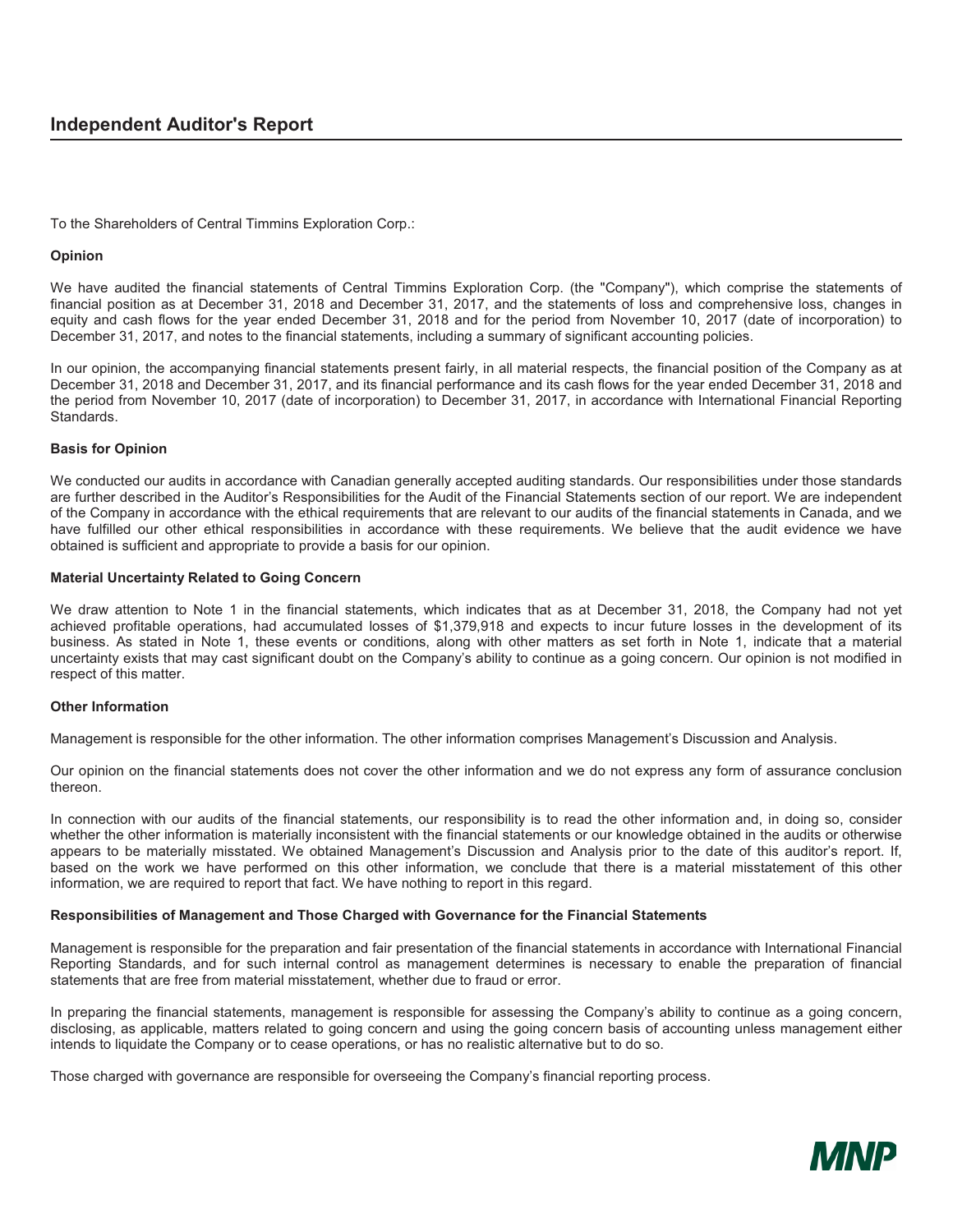## **Auditor's Responsibilities for the Audit of the Financial Statements**

Our objectives are to obtain reasonable assurance about whether the financial statements as a whole are free from material misstatement, whether due to fraud or error, and to issue an auditor's report that includes our opinion. Reasonable assurance is a high level of assurance, but is not a guarantee that an audit conducted in accordance with Canadian generally accepted auditing standards will always detect a material misstatement when it exists. Misstatements can arise from fraud or error and are considered material if, individually or in the aggregate, they could reasonably be expected to influence the economic decisions of users taken on the basis of these financial statements.

As part of an audit in accordance with Canadian generally accepted auditing standards, we exercise professional judgment and maintain professional skepticism throughout the audit. We also:

- Identify and assess the risks of material misstatement of the financial statements, whether due to fraud or error, design and perform audit procedures responsive to those risks, and obtain audit evidence that is sufficient and appropriate to provide a basis for our opinion. The risk of not detecting a material misstatement resulting from fraud is higher than for one resulting from error, as fraud may involve collusion, forgery, intentional omissions, misrepresentations, or the override of internal control.
- Obtain an understanding of internal control relevant to the audit in order to design audit procedures that are appropriate in the circumstances, but not for the purpose of expressing an opinion on the effectiveness of the Company's internal control.
- Evaluate the appropriateness of accounting policies used and the reasonableness of accounting estimates and related disclosures made by management.
- Conclude on the appropriateness of management's use of the going concern basis of accounting and, based on the audit evidence obtained, whether a material uncertainty exists related to events or conditions that may cast significant doubt on the Company's ability to continue as a going concern. If we conclude that a material uncertainty exists, we are required to draw attention in our auditor's report to the related disclosures in the financial statements or, if such disclosures are inadequate, to modify our opinion. Our conclusions are based on the audit evidence obtained up to the date of our auditor's report. However, future events or conditions may cause the Company to cease to continue as a going concern.
- x Evaluate the overall presentation, structure and content of the financial statements, including the disclosures, and whether the financial statements represent the underlying transactions and events in a manner that achieves fair presentation.

We communicate with those charged with governance regarding, among other matters, the planned scope and timing of the audits and significant audit findings, including any significant deficiencies in internal control that we identify during our audits.

We also provide those charged with governance with a statement that we have complied with relevant ethical requirements regarding independence, and to communicate with them all relationships and other matters that may reasonably be thought to bear on our independence, and where applicable, related safeguards.

The engagement partner on the audit resulting in this independent auditor's report is Brock Stroud.

 $MINPLP$ 

Toronto, Ontario Chartered Professional Accountants **Licensed Public Accountants** 

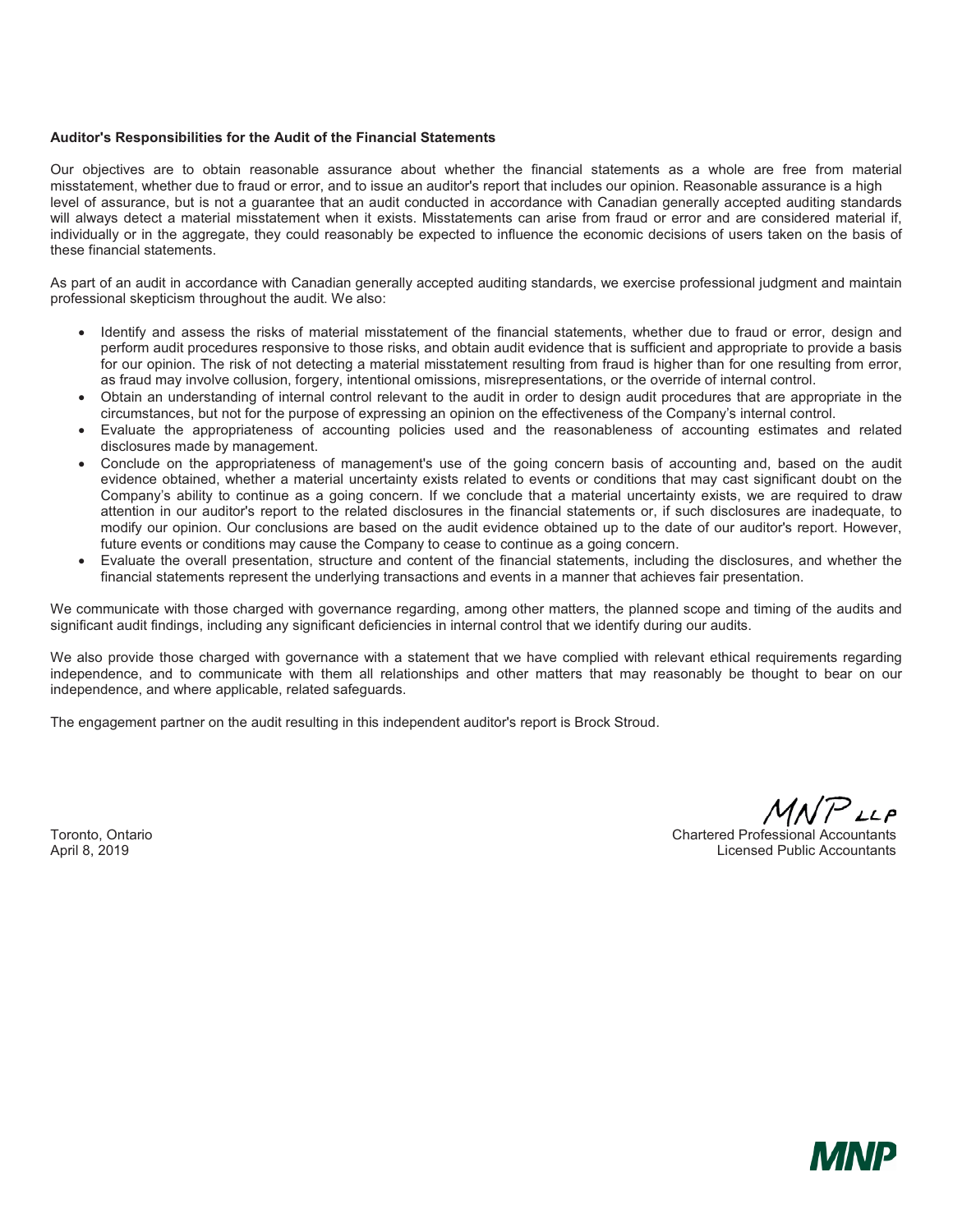

### **Statements of Financial Position**

**(Expressed in Canadian Dollars)** 

| As at December 31.                                | 2018        | 2017       |
|---------------------------------------------------|-------------|------------|
|                                                   | \$          | \$         |
| <b>Assets</b>                                     |             |            |
| <b>Current Assets</b>                             |             |            |
| Cash (Note 7)                                     | 2,068,312   | 499,977    |
| Receivables and other assets (Note 8)             | 89,105      |            |
|                                                   | 2,157,417   | 499,977    |
| <b>Liabilities</b>                                |             |            |
| <b>Current Liabilities</b>                        |             |            |
| Trade and other payables (Notes 9 and 11)         | 129,953     | 472,586    |
| Due to related parties (Note 11)                  |             | 352,973    |
| Premium liability on flow-through shares          | 375,000     |            |
|                                                   | 504,953     | 825,559    |
| <b>Shareholders' Equity</b>                       |             |            |
| Capital stock (Note 12)                           | 2,792,644   | 150,000    |
| Warrant reserve (Note 13)                         | 126,962     |            |
| Share-based payment reserve (Note 12)             | 112,776     |            |
| Deficit                                           | (1,379,918) | (475, 582) |
|                                                   | 1,652,464   | (325, 582) |
| <b>Total Liabilities and Shareholders' Equity</b> | 2,157,417   | 499,977    |

Nature of Operations and Going Concern (Note 1) Commitments and Contingencies (Note 15) Subsequent Events (Note 16)

Approved by the Board of Directors

"Julian Kemp"<br>Director

"Charles Gryba"<br>Director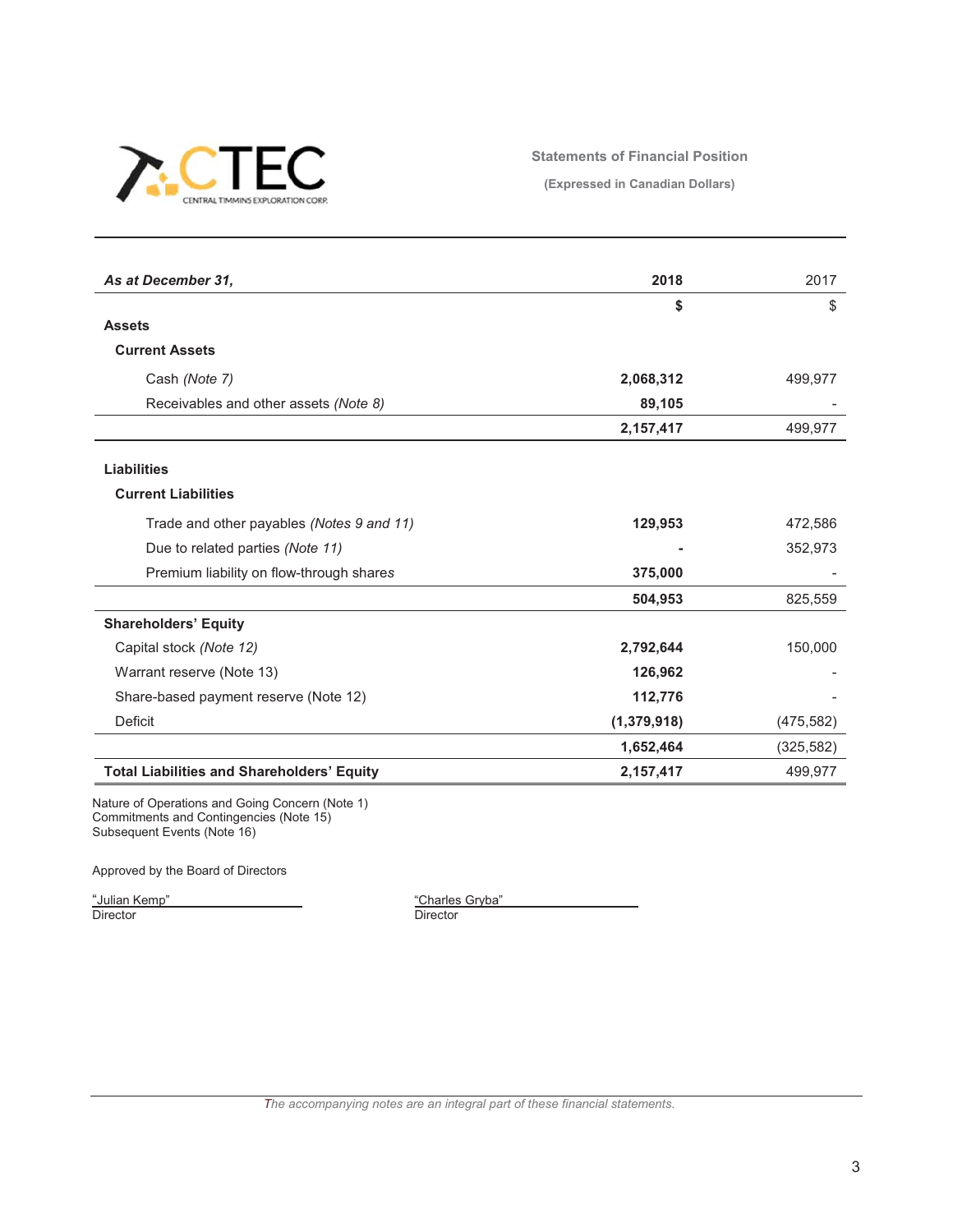

|                                                                      | Year ended<br>December 31.<br>2018 | Date of<br>Incorporation<br>November 10,<br>2017 to<br>December 31.<br>2017 |
|----------------------------------------------------------------------|------------------------------------|-----------------------------------------------------------------------------|
|                                                                      | \$                                 | \$                                                                          |
| <b>Administrative Expenses</b>                                       |                                    |                                                                             |
| Professional fees                                                    | 327,995                            | 106,500                                                                     |
| General and administrative                                           | 80,274                             | 1,523                                                                       |
| Interest on related party loans                                      | 5,466                              | 2,973                                                                       |
| Shareholder information                                              | 70,610                             |                                                                             |
| Investor relations and travel                                        | 24,584                             |                                                                             |
| Share-based payments                                                 | 112,776                            |                                                                             |
| <b>Total Administrative Expenses</b>                                 | (621, 705)                         | (110, 996)                                                                  |
| <b>Exploration and evaluation expenditures (Note 4)</b>              | (496,069)                          | (364, 586)                                                                  |
| Flow-through share premium recovery                                  | 100,000                            |                                                                             |
| Gain on debt forgiveness (Note 11 and 12)                            | 113,438                            |                                                                             |
| Net loss and comprehensive loss for the year                         | (904, 336)                         | (475, 582)                                                                  |
|                                                                      |                                    |                                                                             |
| Loss per share - basic and diluted                                   | \$<br>0.030                        | \$<br>0.048                                                                 |
| Weighted average number of shares outstanding – basic and<br>diluted | 30,344,658                         | 9,823,529                                                                   |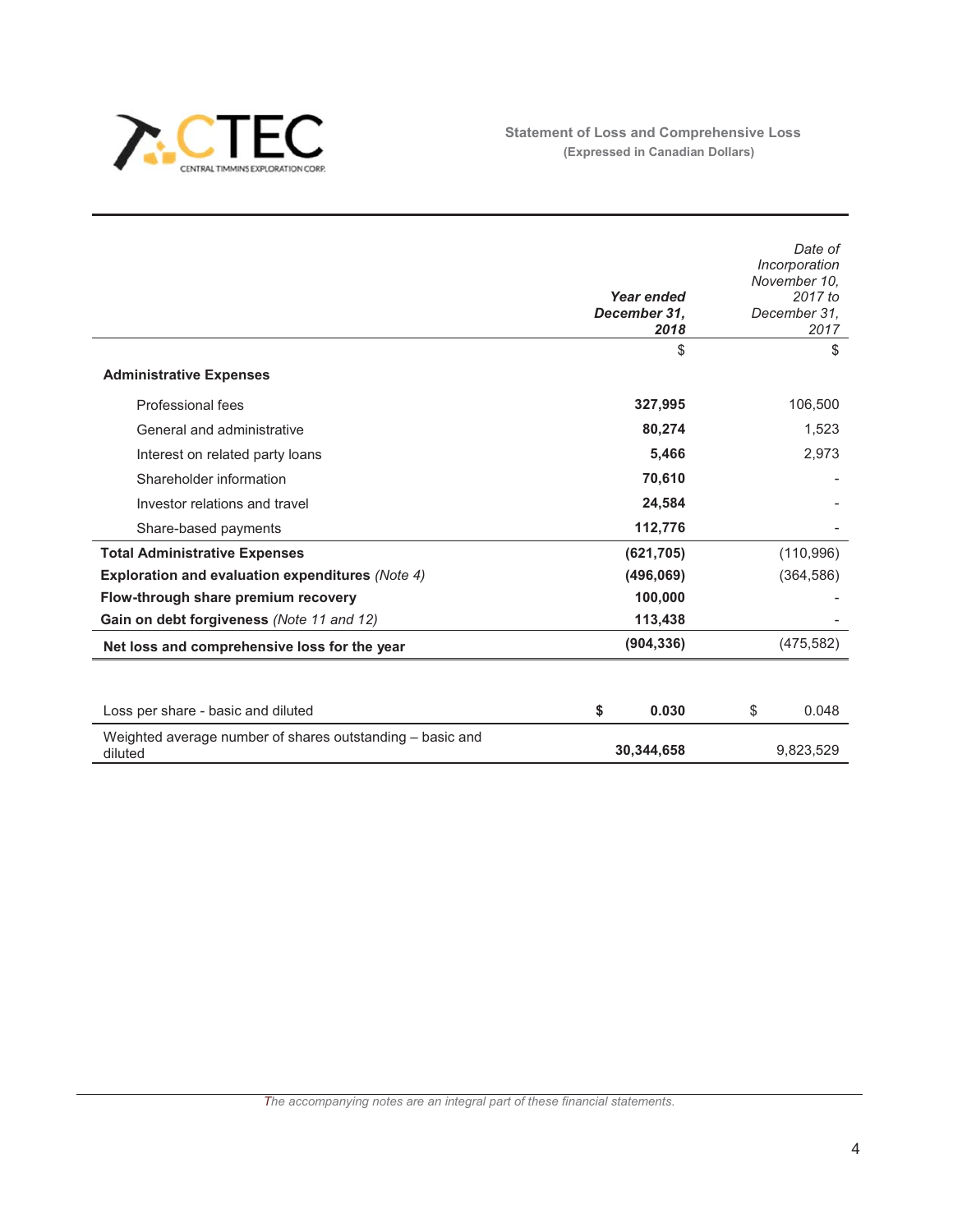

**Statements of Changes in Equity**<br>(Expressed in Canadian Dollars) **Statements of Changes in Equity (Expressed in Canadian Dollars)** 

|                                                 |                    | <b>Capital Stock</b> |                         | Reserves |          |    |               |    |              |
|-------------------------------------------------|--------------------|----------------------|-------------------------|----------|----------|----|---------------|----|--------------|
|                                                 | shares<br>Number o | Amount               | payments<br>Share-based |          | Warrants |    | Deficit       |    | <b>Total</b> |
| Balance at November 10, 2017                    |                    | ക                    | ക                       | £۵       |          | ക  |               | £۵ |              |
| Private placement (Note 12)                     | 15,000,000         | 150,000              |                         |          |          |    |               |    | 150,000      |
| Net loss and comprehensive loss for the year    |                    |                      |                         |          |          |    | (475, 582)    |    | (475, 582)   |
| Balance at December 31, 2017                    | 15,000,000         | 150,000<br>ക         | ക                       | ക        |          | မာ | (475, 582)    | ക  | (325, 582)   |
| Private Placement (Note 12)                     | 31,150,000         | 3,270,000            |                         |          |          |    |               |    | 3,270,000    |
| Debt conversion (Note 11 and 12)                | 4,900,000          | 245,000              |                         |          |          |    |               |    | 245,000      |
| Premium liability on flow-through shares        |                    | (475,000)            |                         |          |          |    |               |    | (475,000)    |
| Shares issued for property payment (Note 4)     | 200,000            | 20,000               |                         |          |          |    |               |    | 20,000       |
| Shares issued for MOU agreement (Note 4)        | 100,000            | 12,000               |                         |          |          |    |               |    | 12,000       |
| Share issuance cost - legal                     |                    | (129, 177)           |                         |          |          |    |               |    | (129, 177)   |
| Share issuance cost - cash                      |                    | (177, 400)           |                         |          |          |    |               |    | (177, 400)   |
| Reserve on issuance of stock options (Note 12)  |                    |                      | 112,776                 |          |          |    |               |    | 112,776      |
| Reserve on issuance of warrants (Note 4 and 13) |                    |                      |                         |          | 4,183    |    |               |    | 4,183        |
| Reserve on issuance of warrants (Note 13)       |                    | (122, 779)           |                         |          | 122,779  |    |               |    |              |
| Net loss and comprehensive loss for the year    |                    |                      |                         |          |          |    | (904, 336)    |    | (904, 336)   |
| Balance at December 31, 2018                    | 51,350,000         | 2,792,644<br>မာ      | 112,776<br>ക            | ക        | 126,962  | ₩  | (1, 379, 918) |    | 1,652,464    |

The accompanying notes are an integral part of these financial statements. *The accompanying notes are an integral part of these financial statements.*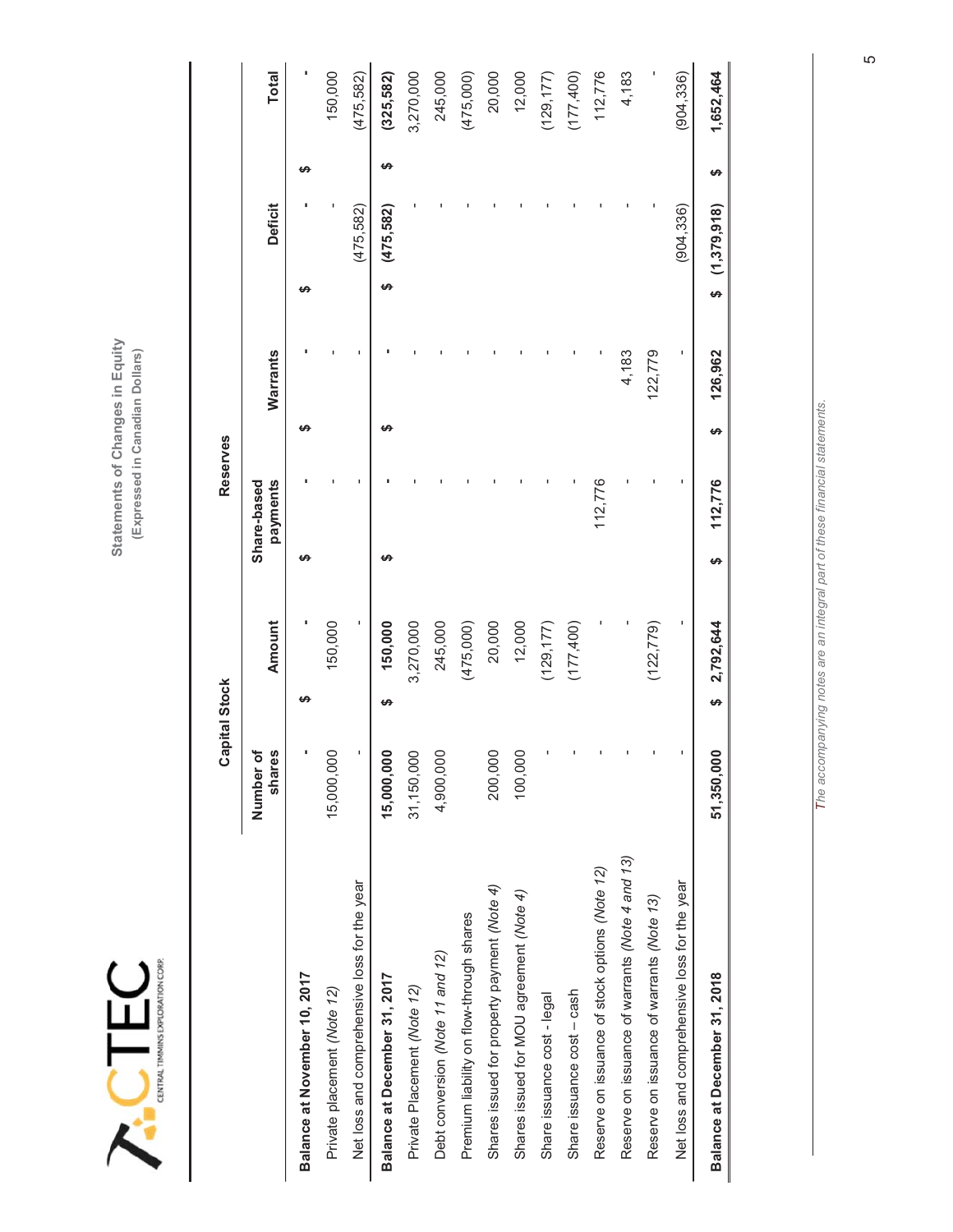

|                                                              | Year ended<br>December 31,<br>2018 | Date of<br>Incorporation<br>(November 10,<br>2017) to<br>December 31,<br>2017 |
|--------------------------------------------------------------|------------------------------------|-------------------------------------------------------------------------------|
| <b>Operating activities</b>                                  | \$                                 | \$                                                                            |
| Net loss for the period                                      | (904, 336)                         | (475, 582)                                                                    |
| Items not involving cash:                                    |                                    |                                                                               |
| Share-based payments                                         | 112,776                            |                                                                               |
| Accrued interest on related party loans                      | 5,466                              | 2,973                                                                         |
| Gain on debt forgiveness                                     | (113, 438)                         |                                                                               |
| Shares issued for property option payments                   | 20,000                             |                                                                               |
| Warrants issued for MOU agreement                            | 4,183                              |                                                                               |
| Shares issued for MOU agreement payments                     | 12,000                             |                                                                               |
| Flow-through share premium recovery                          | (100,000)                          |                                                                               |
| Change in non-cash working capital:                          |                                    |                                                                               |
| Receivables and other assets                                 | (89, 105)                          |                                                                               |
| Trade and other payables                                     | (342, 634)                         | 472,586                                                                       |
|                                                              | (1, 395, 088)                      | (23)                                                                          |
| <b>Financing activities</b>                                  |                                    |                                                                               |
| Proceeds from loans from related parties                     |                                    | 350,000                                                                       |
| Proceeds from private placement, net of share issuance costs | 2,963,423                          | 150,000                                                                       |
|                                                              | 2,963,423                          | 500,000                                                                       |
| Increase in cash                                             | 1,568,335                          | 499,977                                                                       |
| Cash at beginning of period                                  | 499,977                            |                                                                               |
| Cash at end of period                                        | 2,068,312                          | 499,977                                                                       |
| SUPPLEMENTAL DISCLOSURE OF CASH FLOW INFORMATION:            |                                    |                                                                               |
| Warrants issued for share issuance costs (Note 13)           | 122,779                            |                                                                               |
| Warrants issued for MOU agreement (Note 4 and 12)            | 4,183                              |                                                                               |
| Common shares issued for MOU agreement (Note 4 and 12)       | 12,000                             |                                                                               |
| Common shares issued for property (Note 12)                  | 20,000                             |                                                                               |

*The accompanying notes are an integral part of these financial statements.*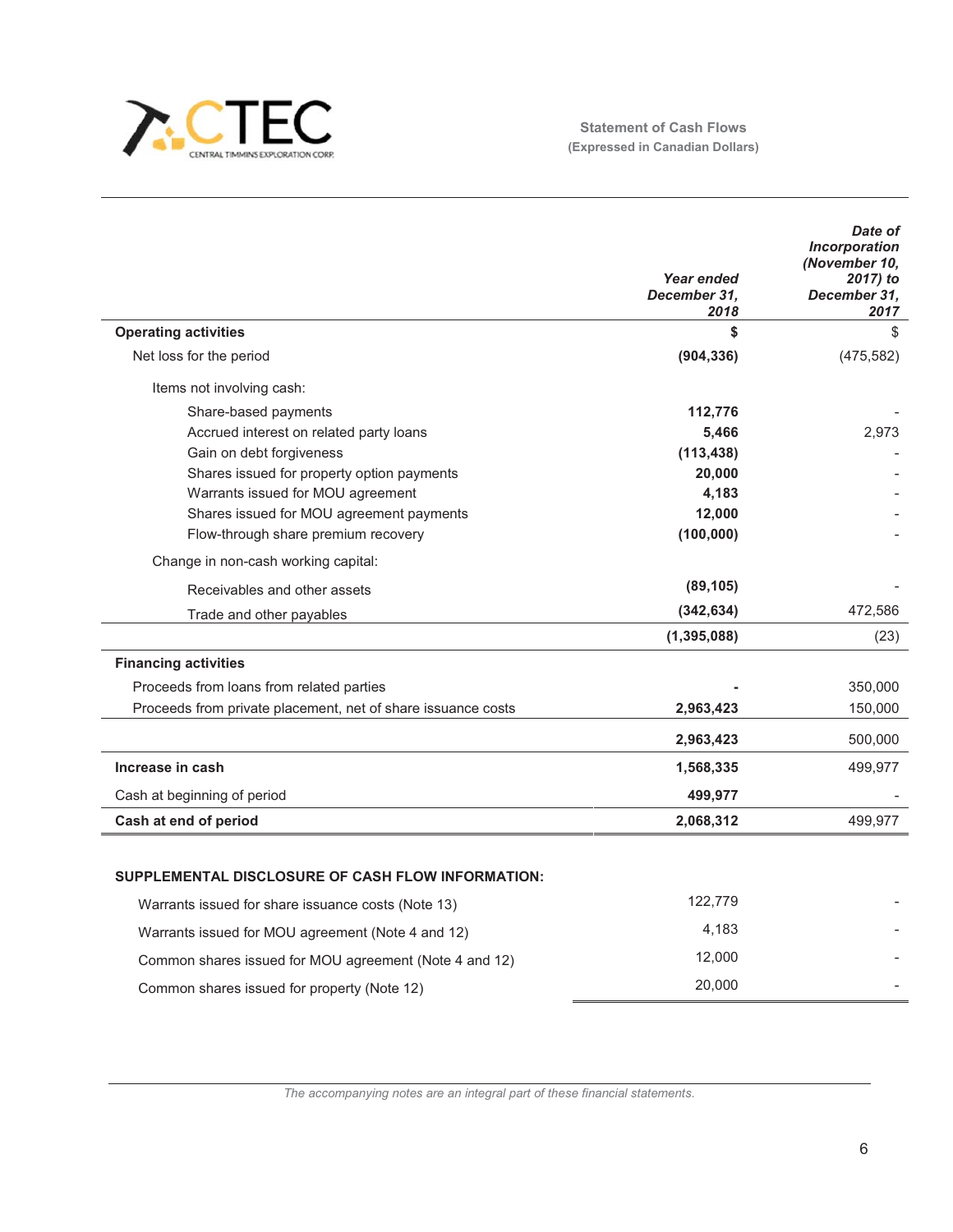

**2017 (date of Incorporation) to December 31, 2017**

### **1. NATURE OF OPERATIONS AND GOING CONCERN**

Central Timmins Exploration Corp. (the "Company" or "CTEC") was incorporated on November 10, 2017 under the laws of the Canada Business Corporations Act.

The Company's head office is located at 200 Bay Street, Suite 2350, Toronto, ON, Canada, M5J 2J2. The Company is an exploration stage company whose current focus is on acquiring interests in exploration properties in Timmins, Ontario, Canada. Substantially all of the Company's efforts are devoted to financing and acquiring these properties. There has been no determination whether the Company's interests in mineral properties will contain mineral reserves which are economically recoverable.

On October 4, 2018 the Company filed a Final Prospectus with the Ontario Securities Commission and on October 16, 2018, the Company closed its initial public offering of 15,000,000 common shares at \$0.10 per share for aggregate gross proceeds of \$1,500,000. The Company's common shares commenced trading October 16, 2018 on the TSX Venture Exchange (the "Exchange") under the symbol "CTEC".

As at December 31, 2018, the Company had working capital of \$1,652,464 (2017 - a working capital deficiency of \$325,582), had not yet achieved profitable operations, had accumulated losses of \$1,379,918 (2017 - \$475,582) and expects to incur future losses in the development of its business. These conditions indicate the existence of material uncertainties that may cast significant doubt about the Company's ability to continue as a going concern. These financial statements have been prepared on the basis that the Company will continue as a going concern and do not reflect the adjustments to the carrying values of assets and liabilities and the reported expenses and statement of financial position classifications that would be necessary if the Company were unable to realize its assets and settle its liabilities as a going concern in the normal course of operations. Such adjustments could be material.

The business of mining and exploring for minerals involves a high degree of risk and there can be no assurance that future exploration programs will result in profitable mining operations. The Company's continued existence will be dependent upon the preservation of its interest in the underlying properties, the discovery of economically recoverable reserves, the achievement of profitable operations, or the ability of the Company to raise additional financing, if necessary, or alternatively upon the Company's ability to dispose of its interests on an advantageous basis.

The Company will require substantial additional funds to explore and, if warranted, develop its acquired exploration properties. The Company has limited financial resources and no current source of recurring revenue, and there is no assurance that additional funding will be available to the Company to carry out the completion of its planned exploration activities. There can be no assurance that the Company will be able to obtain adequate financing in the future or that the terms of such financing will be favourable. Failure to obtain such additional financing could result in the delay or indefinite postponement of future exploration and property development. The terms of any additional financing obtained by the Company could result in significant dilution to the shareholders of the Company.

Management plans to secure the necessary financing through the issuance of new equity or debt instruments. Nevertheless, there is no assurance that these initiatives will be successful.

## **2. BASIS OF PREPARATION**

#### **2.1 Statement of compliance**

These financial statements have been prepared in accordance with International Financial Reporting Standards ("IFRS") as issued by the International Accounting Standards Board ("IASB").

These Financial Statements were authorized for issuance by the Board of Directors of the Company on April 5, 2019.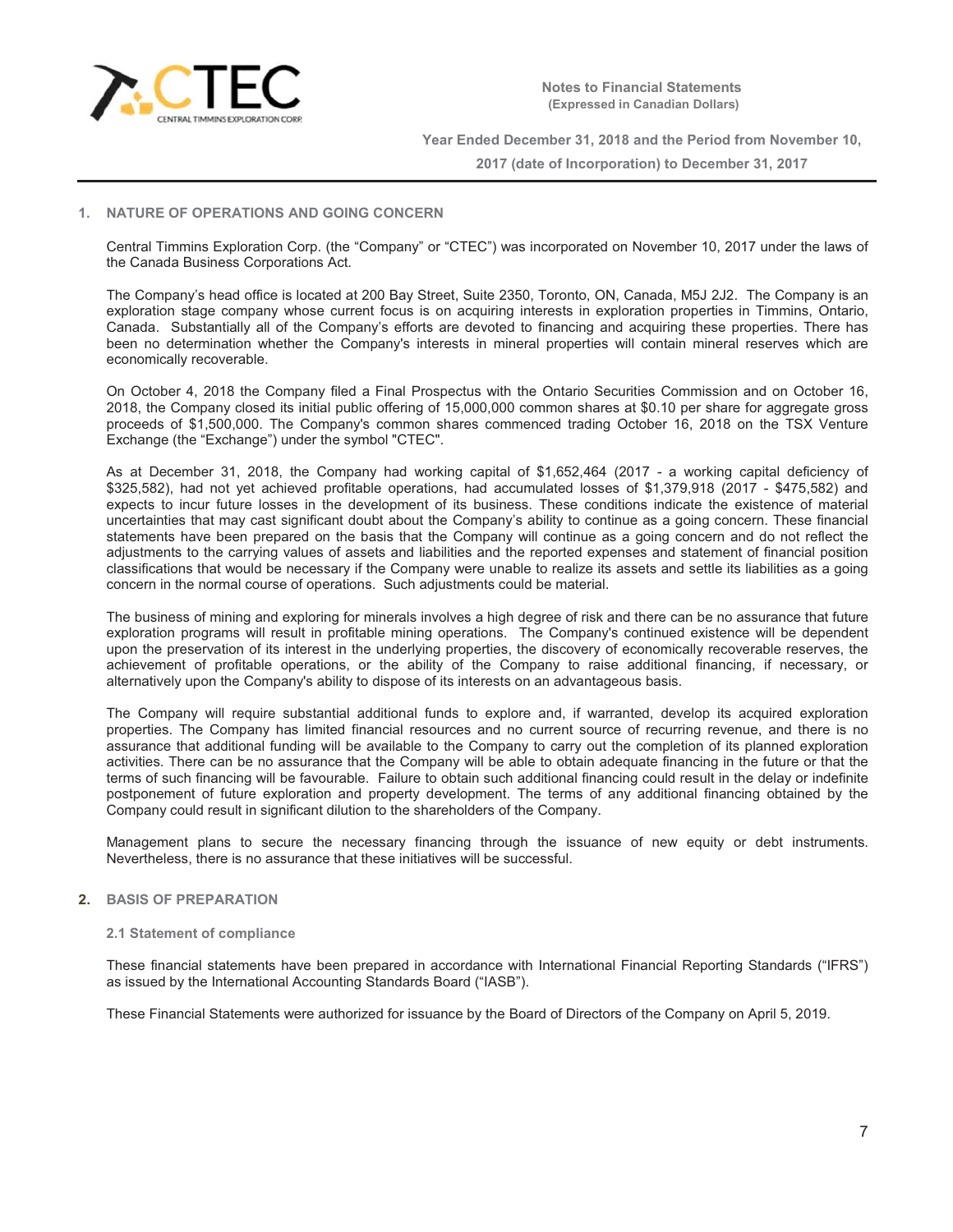

**2017 (date of Incorporation) to December 31, 2017**

## 2. **BASIS OF PREPARATION** (continued)

**2.2 Basis of presentation and functional and presentation currency** 

These financial statements have been prepared on a going concern basis, under the historical cost convention, except fair value through profit and loss assets which are carried at fair value and have been prepared using the accrual basis of accounting except for cash flow information, as explained in the accounting policies set out in Note 3.

The financial statements are presented in Canadian Dollars, which is also the functional currency of the Company.

#### **2.3 Significant accounting judgments and estimates**

The preparation of financial statements in conformity with IFRS requires management to make judgments and estimates and form assumptions that affect the reported amounts of assets and liabilities at the date of the financial statements and reported amounts of revenues and expenses during the reporting period. On an ongoing basis, management evaluates its judgments and estimates in relation to assets, liabilities, revenue and expenses. Management uses historical experience and various other factors it believes to be reasonable under the given circumstances as the basis for its judgments and estimates. Actual outcomes may differ from these estimates under different assumptions and conditions.

The most significant estimates and judgments relate to, but are not limited to, the following:

- determination of the flow-through share premium requires the use of estimates when calculating the premium associated with the issuance of flow-through shares compared with common shares;
- . the calculation of the fair value of share-based payments requires the use of estimates of inputs in the Black-Scholes option pricing valuation model;
- accounting policy for exploration and evaluation expenditures as an expense;
- ownership and control of property requires the use of judgment;
- provisions for income taxes expected to be paid based on a qualitative assessment of relevant factors; and
- assessment of the going concern assumption as detailed in Note 1 to the financial statements.

**2.4 Adoption of new and revised standards and interpretations** 

*Adoption of new and revised standards and interpretations* 

- x IFRS 9 Financial instruments ("IFRS 9"), was issued by the IASB in July 2014 and will replace IAS 39 Financial Instruments: Recognition and Measurement. IFRS 9 uses a single approach to determine whether a financial asset is measured at amortized cost or fair value, replacing the multiple rules in IAS 39. The approach in IFRS 9 is based on how an entity manages its financial instruments in the context of its business model and the contractual cash flow characteristics of the financial assets. Most of the requirements in IAS 39 for classification and measurement of financial liabilities were carried forward unchanged to IFRS 9. The new standard also requires a single impairment method to be used, replacing the multiple impairment methods in IAS 39. A new hedge accounting model is introduced and represents a substantial overhaul of hedge accounting which will allow entities to better reflect their risk management activities in the financial statements. The most significant improvements apply to those that hedge non-financial risk, and so these improvements are expected to be of particular interest to nonfinancial institutions. The new standard is effective for annual periods beginning on or after January 1, 2018, with earlier adoption permitted. The Company adopted this standard on January 1, 2018 and it did not have a material impact on the financial statements.
- IFRS 15 Revenue from Contracts with Customers: The IASB issued IFRS 15 in May 2014. The new standard provides a comprehensive framework for recognition, measurement and disclosure of revenue from contracts with customers, excluding contracts within the scope of the standards on leases, insurance contracts and financial instruments. IFRS 15 is effective for annual periods beginning on or after January 1, 2018 and is to be applied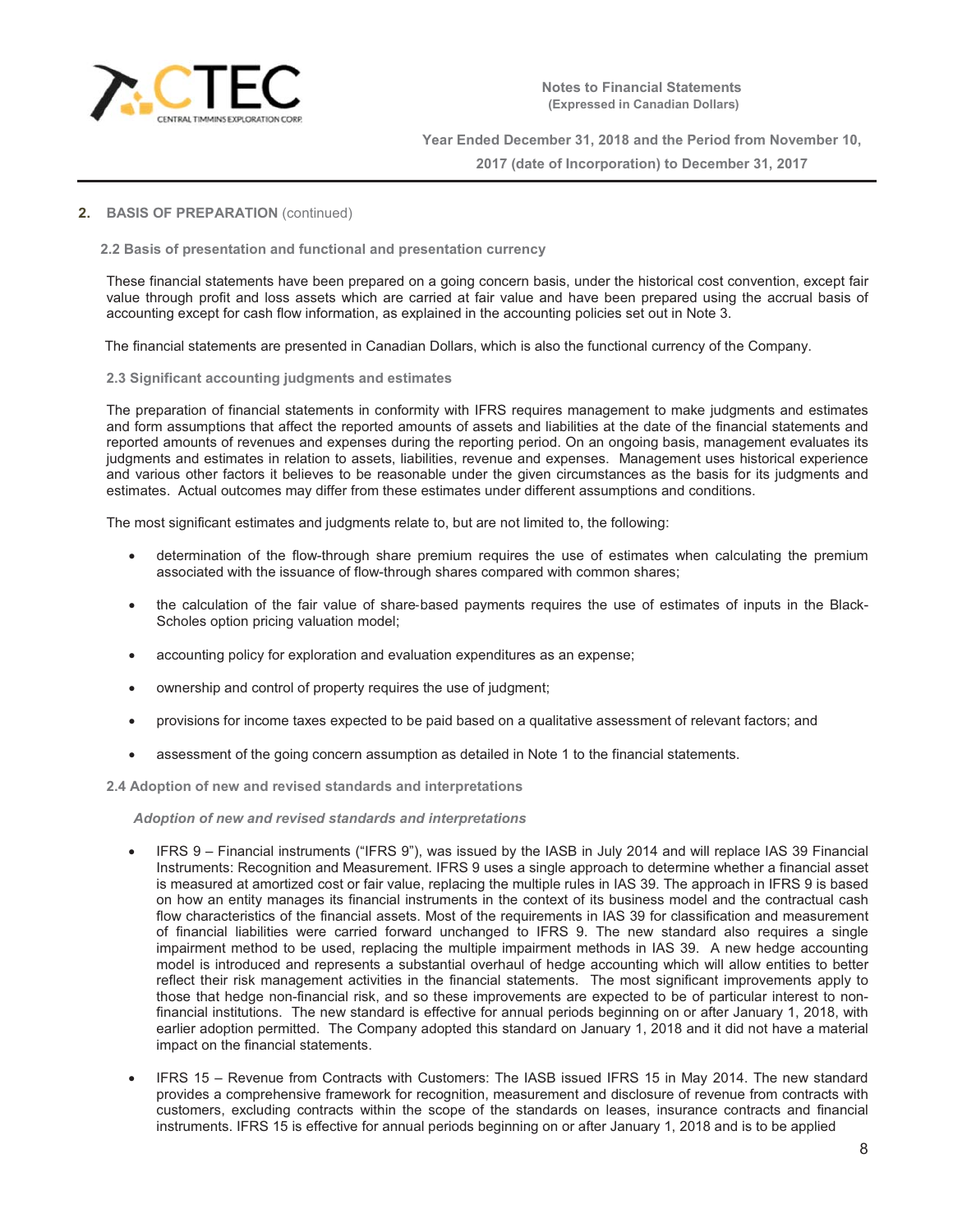

**2017 (date of Incorporation) to December 31, 2017**

## 2. BASIS OF PREPARATION (continued)

**2.4 Adoption of new and revised standards and interpretations** (continued)

Adoption of new and revised standards and interpretations (continued)

retrospectively with early adoption permitted. Management is currently evaluating the impact the final standard is expected to have on the Company's consolidated financial statements. The Company adopted this standard on January 1, 2018 and it did not have a material impact on the financial statements as the Company is currently not generating operating revenues.

*Future accounting pronouncements* 

IFRS 16 – Leases – The standard was issued by the IASB on January 13, 2016, and will replace IAS 17, "Leases". IFRS 16 will bring most leases on-balance sheet for lessees under a single model, eliminating the distinction between operating and financing leases. Lessor accounting however remains largely unchanged and the distinction between operating and finance leases is retained. The new standard is effective for annual periods beginning on or after January 1, 2019 with early adoption permitted if IFRS 15 has also been applied. The Company will adopt IFRS 16 in its consolidated financial statements for the annual period beginning on January 1, 2019. The Company is assessing the impact of this standard on its financial statements and expects that on adoption of the standard, there will be an increase to assets and liabilities, as the Company will be required to record a right-of-use asset and a corresponding lease liability on its statement of financial position. In addition, the Company expects a decrease to its rental lease costs, an increase to finance costs (due to accretion of the lease liability) and an increase to depreciation and amortization (due to amortization of the right-of-use asset).

## **3. SUMMARY OF SIGNIFICANT ACCOUNTING POLICIES**

#### **3.1 Exploration and evaluation expenditures**

All exploration and evaluation costs, net of incidental revenues, are charged to the Statement of Loss and Comprehensive Loss under the heading "Exploration and evaluation expenditures" in the period incurred until such time as it has been determined that a property has economically recoverable mineral reserves, in which case subsequent exploration costs and the costs incurred to develop the property are first tested for impairment and then capitalized into property, plant and equipment ("PPE"). On the commencement of commercial production, depletion of each mining property will be provided on a unit-of-production basis using estimated mineral reserves and mineral resources as the depletion base. Exploration and evaluation costs include cost of acquiring claims, property option payments and evaluation activities.

Ownership in mineral properties involves certain risks due to the difficulties in determining the validity of certain claims as well as the potential for problems arising from the frequently ambiguous conveyance history characteristics of many mining interests. The Company has investigated the ownership of its mineral properties and, to the best of its knowledge, ownership of its interests are in good standing.

#### **3.2 Provisions and asset retirement obligations ("ARO")**

The Company recognizes liabilities for statutory, contractual, constructive or legal obligations, including those associated with the reclamation of mineral properties and PPE, when those obligations can be estimated reliably and result from the acquisition, construction, development or normal operation of the assets. Initially, a liability for an asset retirement obligation is recognized at its fair value in the period in which it is incurred. Upon initial recognition of the liability, the corresponding asset retirement obligation is added to the carrying amount of the related asset and the cost is amortized as an expense over the economic life of the asset using either the unit-of-production method or the straight-line method, as appropriate. Following the initial recognition of the asset retirement obligation, the carrying amount of the liability is increased for the passage of time and adjusted for changes to the current market-based discount rate, amount or timing of the underlying cash flows needed to settle the obligation.

As at December 31, 2018 and 2017, no provisions have been recorded and no asset retirement obligations have been incurred to date.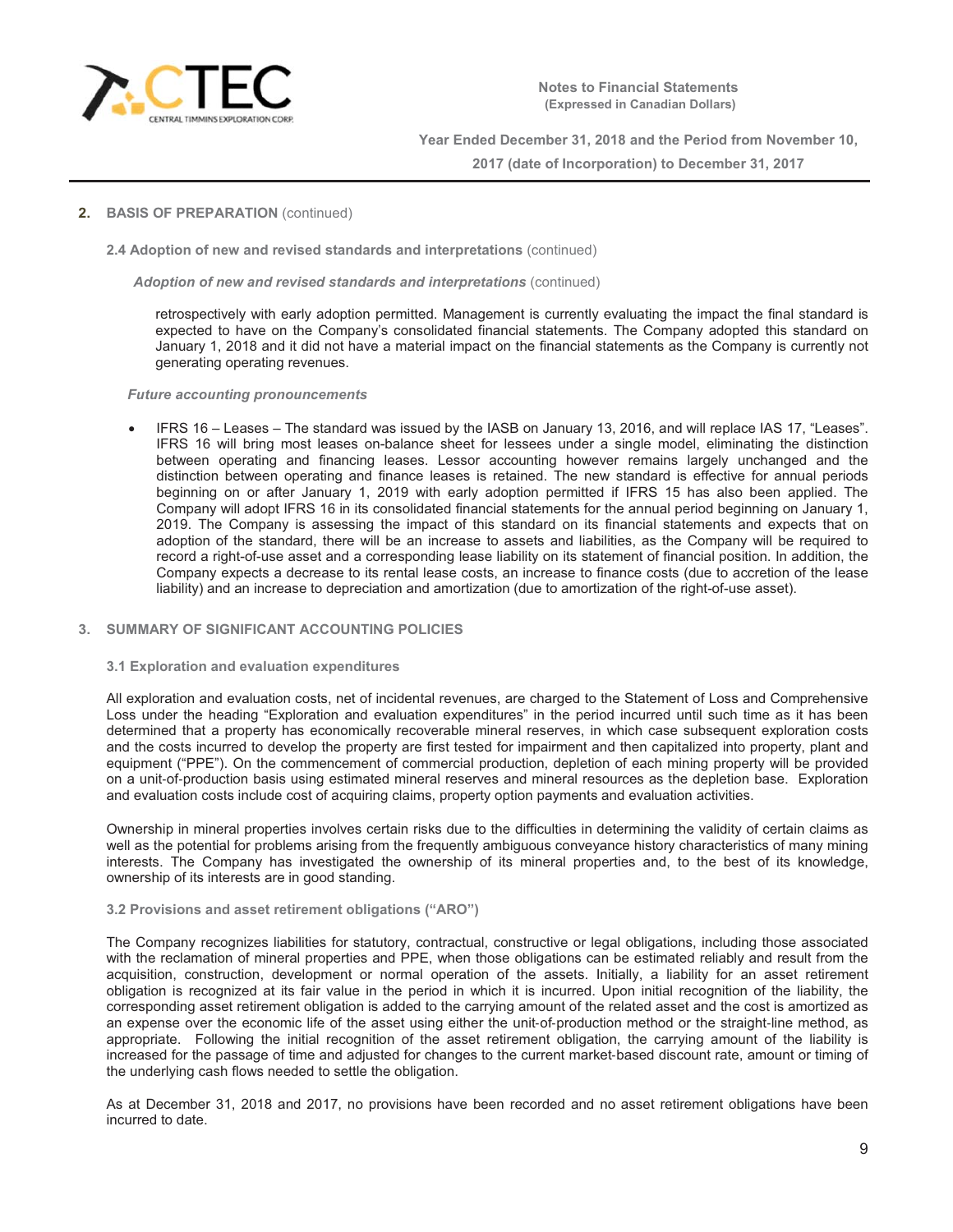

**2017 (date of Incorporation) to December 31, 2017**

### **3. SUMMARY OF SIGNIFICANT ACCOUNTING POLICIES** (continued)

### **3.3 Equity**

Share capital represents the amount received on the issue of shares, less issuance costs. If shares are issued when options and warrants and conversion options are exercised, the share capital account also comprises the costs previously recorded as share-based payments reserve and warrant reserves. In addition, if shares were issued as consideration for the acquisition of a mineral property or some other form of non-monetary assets, they were measured at their fair value according to the quoted price on the day immediately preceding the conclusion of the agreement.

#### *Share-based payment transactions*

Employees (an individual is classified as an employee when the individual is an employee for legal or tax purposes (direct employee) or provides services similar to those performed by a direct employee, including consultants and Directors of the Company) of the Company receive a portion of their remuneration in the form of share-based payment transactions, whereby employees receive equity instruments as consideration for services rendered ("equity-settled transactions").

For equity settled transactions, the Company measures goods or services at their fair value, unless that fair value cannot be estimated reliably, in which case the Company measures their value by reference to the fair value of the equity instruments granted. Fair values of share-based payments (including stock options) are determined based on estimated fair values at the time of grant using the Black-Scholes option pricing model using the management assumptions disclosed in Note 12 (c) and Note 13 for stock options and warrants, respectively.

#### *Equity settled transactions*

The costs of equity-settled transactions with employees are measured by reference to the fair value of the equity instruments at the date on which they are granted.

The costs of equity-settled transactions are recognized, together with a corresponding increase in equity, over the period in which the performance and/or service conditions are fulfilled, ending on the date on which the relevant employees become fully entitled to the award ("the vesting date"). The cumulative expense is recognized for equity-settled transactions at each reporting date until the vesting date reflects the Company's best estimate of the number of equity instruments that will ultimately vest. The profit or loss charge for a period represents the movement in cumulative expense recognized as at the beginning and end of that period and the corresponding amount is represented in share-based payment reserve.

No expense is recognized for awards that do not ultimately vest, except for awards where vesting is conditional upon a market condition, which are treated as vesting irrespective of whether or not the market condition is satisfied provided that all other performance and/or service conditions are satisfied.

Where the terms of an equity-settled award are modified, an additional expense is recognized for any modification which increases the total fair value of the share-based payment arrangement, or is otherwise beneficial to the employee, as measured at the date of modification.

#### *Other elements of equity*

Warrant reserve includes the value of outstanding warrants. When warrants are exercised, the related compensation cost and value are transferred to share capital. Deficit includes all current and prior period retained profits or losses and the value of expired warrants.

### **3.4 Taxation**

## *Deferred income tax*

Deferred income tax is provided using the liability method on temporary differences at the date of the statement of financial position between the tax bases of assets and liabilities and their carrying amounts for financial reporting purposes.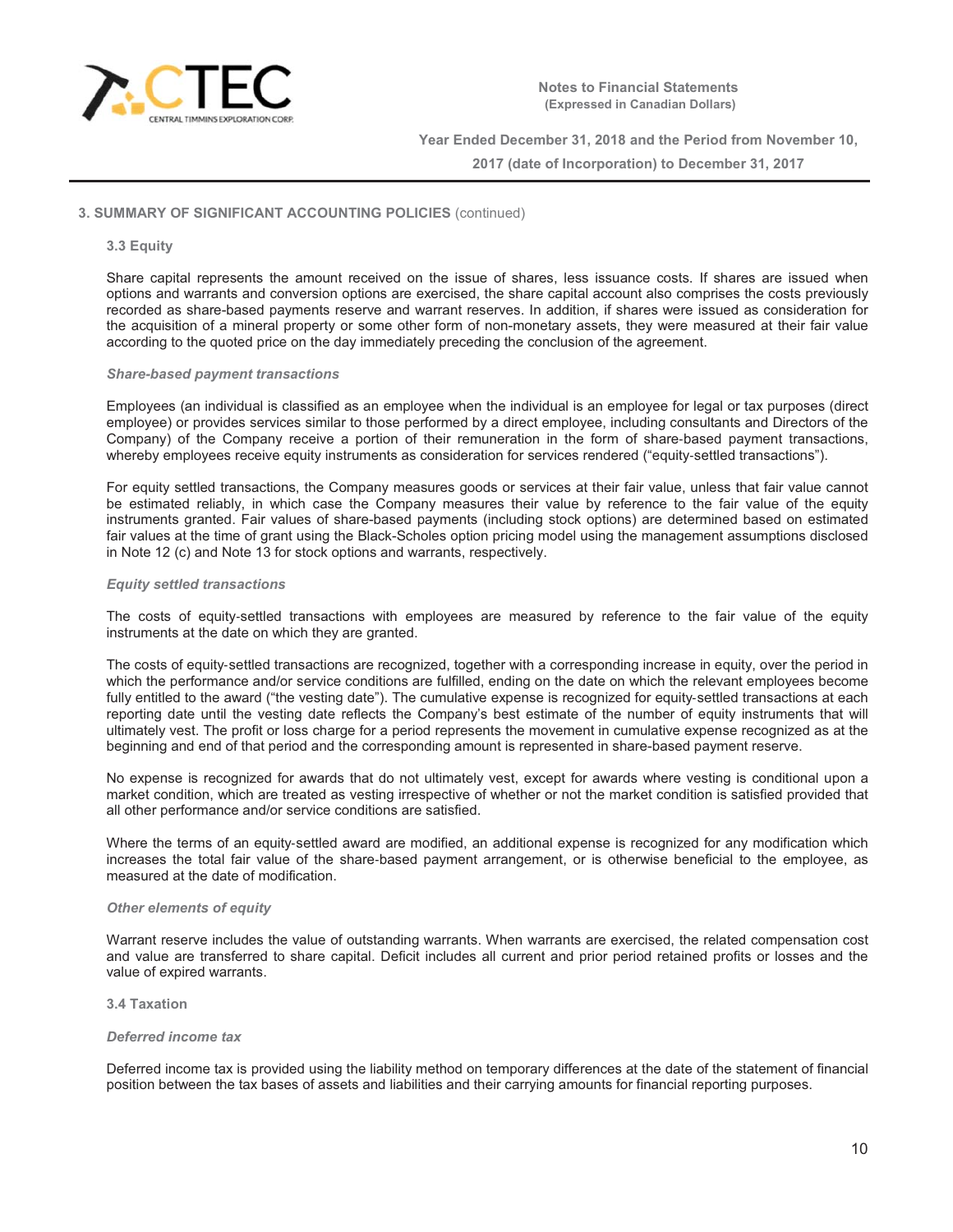

**2017 (date of Incorporation) to December 31, 2017**

#### **3. SUMMARY OF SIGNIFICANT ACCOUNTING POLICIES** (continued)

**3.4 Taxation** (continued)

#### *Deferred income tax (continued)*

Deferred income tax liabilities are recognized for all taxable temporary differences, except:

- where the deferred income tax liability arises from the initial recognition of goodwill or of an asset or liability in a transaction that is not a business combination and, at the time of the transaction, affects neither the accounting profit nor taxable profit or loss; and
- in respect of taxable temporary differences associated with investments in subsidiaries, associates and interests in joint ventures, where the timing of the reversal of the temporary differences can be controlled and it is probable that the temporary differences will not reverse in the foreseeable future.

Deferred income tax assets are recognized for all deductible temporary differences, carry forward of unused tax credits and unused tax losses, to the extent that it is probable that taxable profit will be available against which the deductible temporary differences and the carry forward of unused tax credits and unused tax losses can be utilized, except:

- where the deferred income tax asset relating to the deductible temporary difference arises from the initial recognition of an asset or liability in a transaction that is not a business combination and, at the time of the transaction, affects neither the accounting profit nor taxable profit or loss; and
- in respect of deductible temporary differences associated with investments in subsidiaries, associates and interests in joint ventures, deferred income tax assets are recognized only to the extent that it is probable that the temporary differences will reverse in the foreseeable future and taxable profit will be available against which the temporary differences can be utilized.

The carrying amount of deferred income tax assets is reviewed at each date of the statement of financial position and reduced to the extent that it is no longer probable that sufficient taxable profit will be available to allow all or part of the deferred income tax asset to be utilized. Unrecognized deferred income tax assets are reassessed at each date of the statement of financial position and are recognized to the extent that it has become probable that future taxable profit will allow the deferred tax asset to be recovered.

Deferred income tax assets and liabilities are measured at the tax rates that are expected to apply to the year when the asset is realized, or the liability is settled, based on tax rates (and tax laws) that have been enacted or substantively enacted at the date of the statement of financial position.

Deferred income tax relating to items recognized directly in equity is recognized in equity and not in the statement of comprehensive income.

Deferred income tax assets and deferred income tax liabilities are offset if, and only if, a legally enforceable right exists to set off current tax assets against current tax liabilities and the deferred tax assets and liabilities relate to income taxes levied by the same taxation authority on either the same taxable entity or different taxable entities which intend to either settle current tax liabilities and assets on a net basis, or to realize the assets and settle the liabilities simultaneously, in each future period in which significant amounts of deferred tax assets or liabilities are expected to be settled or recovered.

#### **3.5 Loss per share**

The basic loss per share is computed by dividing the net loss by the weighted average number of common shares outstanding during the year. The diluted loss per share amounts are calculated by dividing net profit attributable to common shareholders by the weighted average number of shares outstanding during the year plus the weighted average number of shares that would be issued on the conversion of all the dilutive potential ordinary shares into common shares, which comprise warrants and stock options granted. During the year ended December 31, 2018, shares issuable on exercise of all the outstanding stock options and warrants were not included in the computation of diluted loss per share as the effect would have been anti-dilutive. There were no options or warrants outstanding as at December 31, 2017.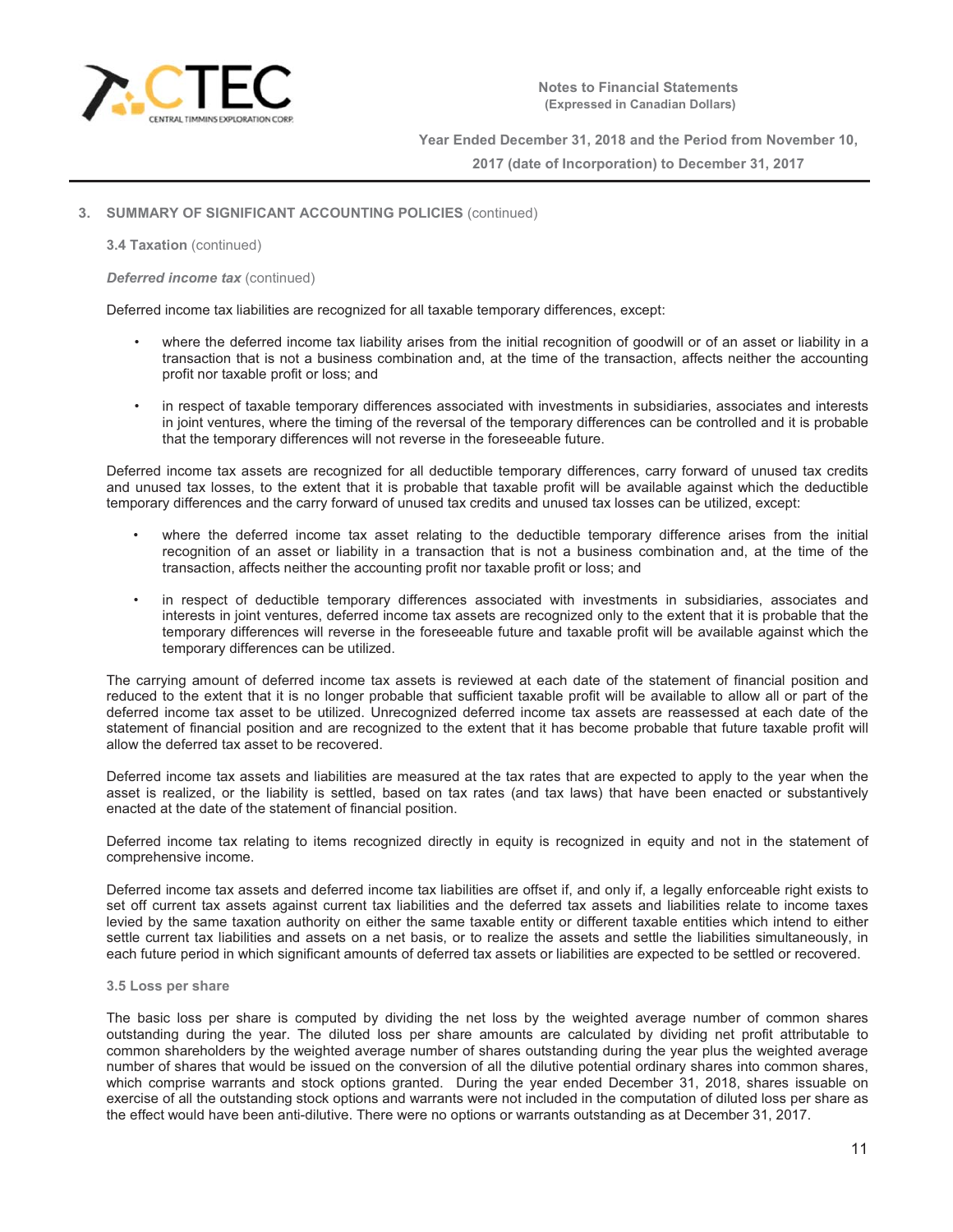

**2017 (date of Incorporation) to December 31, 2017**

### **3. SUMMARY OF SIGNIFICANT ACCOUNTING POLICIES** (continued)

#### **3.6 Financial Instruments**

On July 24, 2014, the IASB issued the completed IFRS 9 – Financial Instruments ("IFRS 9") to come into effect on January 1, 2018 with early adoption permitted.

IFRS 9 includes finalized guidance on the classification and measurement of financial assets. Under IFRS 9, financial assets are classified and measured either at amortized cost, fair value through other comprehensive income ("FVOCI") or fair value through profit or loss ("FVTPL") based on the business model in which they are held and the characteristics of their contractual cash flows. IFRS 9 largely retains the existing requirements in IAS 39 – Financial Instruments: Recognition and Measurement ("IAS 39"), for the classification and measurement of financial liabilities.

The Company adopted IFRS 9 in its financial statements on January 1, 2018. Due to the nature of its financial instruments, the adoption of IFRS 9 had no impact on the opening accumulated deficit balance on January 1, 2018. The impact on the classification and measurement of its financial instruments is set out below.

All financial assets not classified at amortized cost or FVOCI are measured at FVTPL. On initial recognition, the Company can irrevocably designate a financial asset at FVTPL if doing so eliminates or significantly reduces an accounting mismatch.

A financial asset is measured at amortized cost if it meets both of the following conditions and is not designated at FVTPL:

- It is held within a business model whose objective is to hold the financial asset to collect the contractual cash flows associated with the financial asset instead of selling the financial asset for a profit or loss;
- Its contractual terms give rise to cash flows that are solely payments or principal and interest.

All financial instruments are initially recognized at fair value on the statement of financial position. Subsequent measurement of financial instruments is based on their classification. Financial assets and liabilities classified at FVTPL are measured at fair value with changes in those fair values recognized in the statement of loss and comprehensive loss for the period. Financial assets are classified at amortized cost and financial liabilities are measured at amortized cost using the effective interest method.

The following table summarizes the classification and measurement changes under IFRS 9 for each financial instrument:

| <b>Classification</b>        | <b>IAS 39</b>                          | <b>IFRS 9</b>         |
|------------------------------|----------------------------------------|-----------------------|
| Cash                         | <b>FVTPI</b>                           | <b>FVTPI</b>          |
| Receivables and other assets | Loans and receivables (amortized cost) | <b>Amortized Cost</b> |
| Trade and other payables     | Other financial liabilities            | <b>Amortized Cost</b> |
| Due to related parties       | Other financial liabilities            | <b>Amortized Cost</b> |

The original carrying value of the Company's financial instruments under IAS 39 has not changed under IFRS 9.

### **3.9 Cash**

Cash in the statement of financial position is comprised of cash held at a Canadian chartered bank.

## **3.10 Related party transactions**

Parties are considered to be related if one party has the ability, directly or indirectly, to control the other party or exercise significant influence over the other party in making financial and operating decisions. Parties are also considered to be related if they are subject to common control or common significant influence, related parties may be individuals or corporate entities. A transaction is considered to be a related party transaction when there is a transfer of resources or obligations between related parties.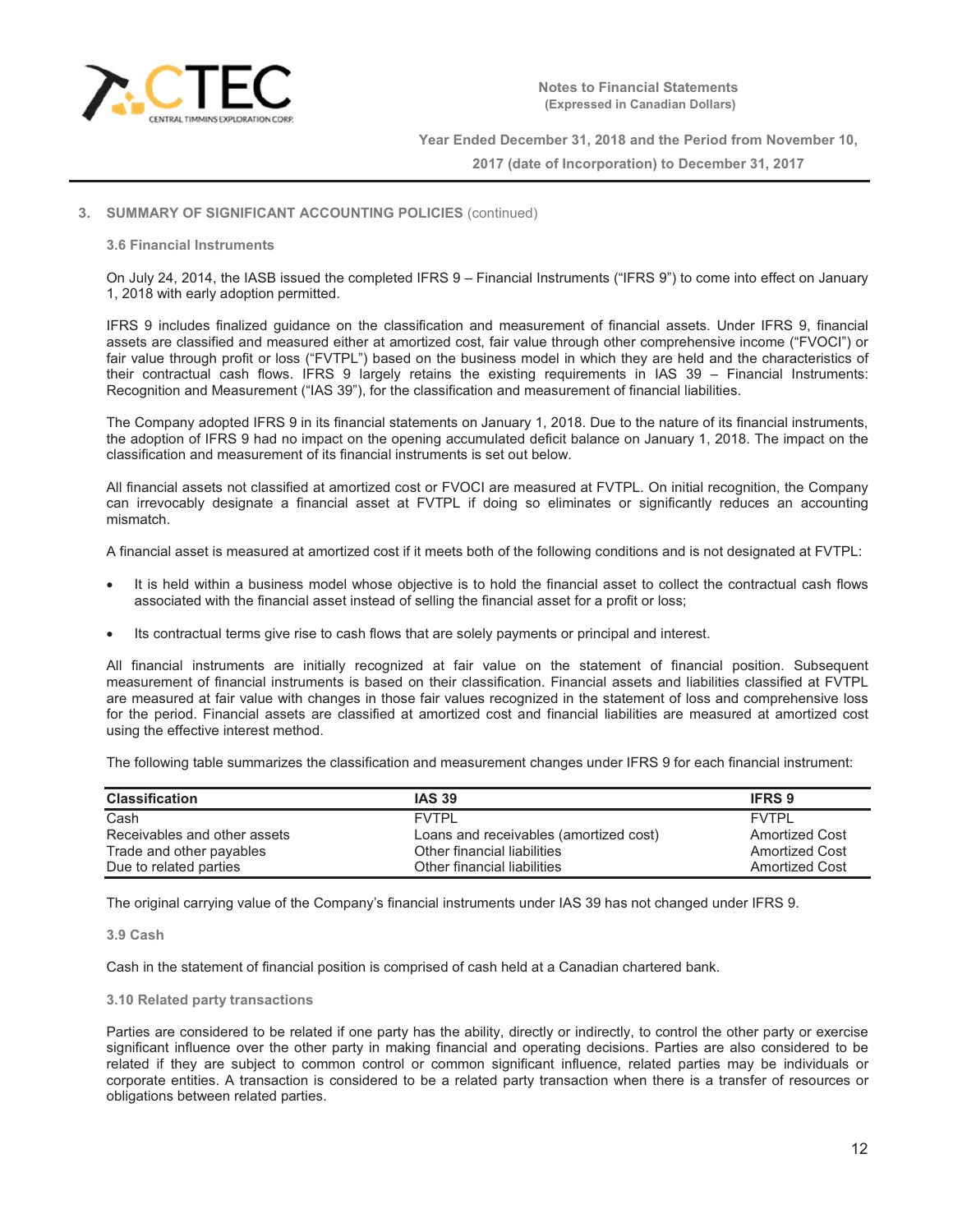

**2017 (date of Incorporation) to December 31, 2017**

### **3. SUMMARY OF SIGNIFICANT ACCOUNTING POLICIES** (continued)

#### **3.11 Flow-through shares**

To the extent that the company issues common shares to subscribers on a flow-through basis at a premium to the market value of non-flow through common shares, any such premium is recorded as a liability on the company's statement of financial position at the time of subscription. This liability is reduced, on a pro-rata basis, as the company fulfills its expenditure renunciation obligation associated with such flow-through share issuances, with an offsetting recognized as income.

A deferred tax liability equal to the tax value of flow-through expenditures renounced is recognized once the company has fulfilled its obligations associated with the renunciation of related flow-through expenditures. In respect of a retrospective renunciation, such obligation is considered to have been fulfilled once management establishes the intent to make renunciation filings with the appropriate taxation authorities. In respect of a prospective renunciation (i.e., a look-back renunciation), the obligation is considered to be fulfilled once related flow-through expenditures have been incurred.

## **4. EXPLORATION AND EVALUATION EXPENDITURES**

The exploration and evaluation expenditures of the Company are detailed as follows:

|                                         | <b>Year Ended</b><br>December 31,<br>2018 | <b>Date of Incorporation</b><br>November 10, 2017 to<br><b>December 31, 2017</b> | <b>Cumulative</b><br>to date |
|-----------------------------------------|-------------------------------------------|----------------------------------------------------------------------------------|------------------------------|
|                                         |                                           |                                                                                  |                              |
| <b>Timmins Project</b>                  | 496.069                                   | 364.586                                                                          | 860,655                      |
| <b>Exploration and evaluation costs</b> | 496.069                                   | 364,586                                                                          | 860,655                      |

|                                  | <b>Year Ended</b><br>December 31, 2018 | <b>Date of Incorporation</b><br>November 10, 2017 to<br><b>December 31, 2017</b> |
|----------------------------------|----------------------------------------|----------------------------------------------------------------------------------|
| Acquisition costs                | \$<br>42,933                           | \$<br>350,000                                                                    |
| Assays                           | 6,997                                  | ۰                                                                                |
| Drilling                         | 108,870                                | ۰                                                                                |
| Geophysical and MMI Surveys      | 219,788                                | ۰                                                                                |
| Technical Report (NI 43-101)     | 58,728                                 | ۰                                                                                |
| Consulting                       | 25,600                                 | ۰                                                                                |
| Other exploration and evaluation | 33,153                                 | 14,586                                                                           |
|                                  | \$<br>496.069                          | \$<br>364.586                                                                    |

**Timmins Project** 

On December 22, 2017 Company entered into a definitive purchase and sale agreement (the "Agreement") to purchase the Timmins mineral exploration properties from Claim Post Resources Inc. ("Claim Post"), for a cash consideration payable at closing of \$350,000 and a Net Smelter Royalty (the "NSR") payable to Claim Post that varies from 1% to a maximum of 2%, depending upon the claims and the pre-existing NSR burden. The NSR provides CTEC the option to buy Claim Post's NSR for cash consideration of \$1,500,000 within 24 months of closing, and if the buyout is not fully exercised, the NSR payable to CTEC is capped at \$5,000,000 total, proceeds net (excluding any buy out payments) to Claim Post. The transaction closed on January 8, 2018 and the \$350,000 payment to Claim Post was made. The transaction was subject to regulatory and third-party approvals and customary conditions precedent. No finder's fees were payable in connection with the transaction.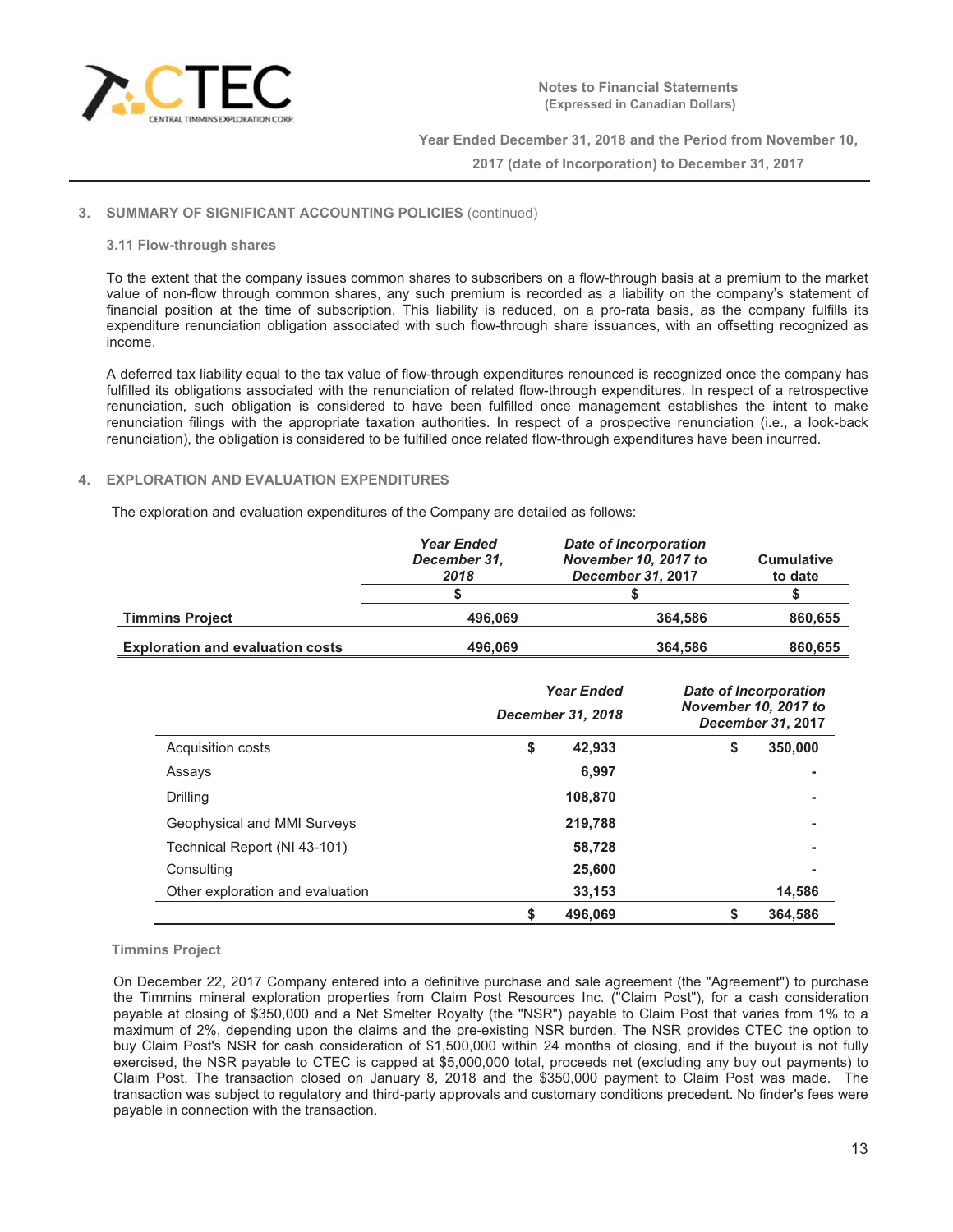

**2017 (date of Incorporation) to December 31, 2017**

### **EXPLORATION AND EVALUATION EXPENDITURES** (continued)

**Timmins Project** (continued)

CTEC has a total of 511 (2017 – 381) claim units in the Porcupine Mining District ("The Timmins Area Project"), of which 89 (2017 – 63) are patented claims included in the Dayton Agreement, the Racetrack Agreement and the Goldstone Agreement.

The remaining 422 (2017 – 318) claims are unpatented and include 44 (2017 – 30) claim units located in Deloro Township, 84 (2017 – 83) in Ogden Township, 197 (2017 – 131) in Mountjoy Township, 67 (2017 – 57) in Godfrey Township, 12 (2017 – 11) in Jamieson Township, 6 (2017 – nil) in Jessop Township, 6 (2017 – nil) in Price Township, 5  $(2017 - 5)$  in Robb Township and 1  $(2017 - 1)$  in Turnbull Township.

On March 20, 2018, the Company entered into a memorandum of understanding (the "MOU") with the Matachewan First Nation and Mattagami First Nation (collectively, the "First Nations") pursuant to which the Company and the First Nations signaled their intent to engage in negotiations toward an impact benefit agreement (an "IBA") regarding the Timmins Project. Pursuant to the terms of the MOU, the Company has agreed to pay to the First Nations an amount equal to 2% of all costs of the Phase I exploration on the Timmins Project up to the date of the agreement and annually thereafter. The total amount accrued in the year for these costs is \$6,700. In addition, an aggregate of 100,000 Common Shares and 100,000 common share purchase warrants ("Warrants") to be issued the date the Company's Common Shares are listed on the TSX Venture Exchange. The Warrants shall be exercisable into Common Shares at a price of \$0.10 per Common Share for a period of five (5) years following the Closing Date, subject to vesting terms by which 25% vest on the date of issuance and the remaining vest equally over a period of eighteen months from the date of issuance. On October 16, 2018 both the 100,000 Common Shares and the 100,000 common share purchase warrants were issued.

The fair value of these respective warrants has been determined using the Black-Scholes valuation model based on a share price of \$0.10, exercise price of \$0.10, life expectancy of 5 years, volatility of 172.06%, risk free interest rate of 2.40% and a dividend yield of \$nil. The total fair value of these warrants was \$9,489 for which \$4,183 was included in exploration and evaluation expenditures as at year end.

On April 24, 2018, the Company entered into a Mining Claim Acquisition Agreement with Goldstone Resources Inc. ("Goldstone"), to acquire 100 per cent interest in 24 mining claims and 90 per cent interest in 2 additional claims all located in Deloro Township, Ontario ("Faymar Property"). Upon closing, the total consideration payable to Goldstone shall be \$20,000 which will be paid by the issuance of 200,000 common shares of CTEC at a value of \$0.10 per share. Various claims are subject to a net smelter returns royalty of 0.2%.

On June 18, 2018, in connection with the Faymar Agreement, the Company and Goldstone entered into a subscription receipt agreement (the "Subscription Receipt Agreement") pursuant to which the Company issued 200,000 subscription receipts ("Subscription Receipts"). Each Subscription Receipt shall, without further payment of any additional consideration, be deemed to have subscribed for one common share issuable upon conversion of the Subscription Receipts, on the earlier of one of the following events: (i) the Company completes an initial public offering and the common shares are listed for trading on a recognized public stock exchange; or (ii) the Company completing a plan of arrangement, amalgamation, reverse takeover, qualifying transaction or any other business combination pursuant to which the common shares (or shares of the resulting issuer) are listed for trading on a recognized stock exchange. The prospectus (Note 12) qualifies the distribution of 200,000 common shares issuable upon conversion of the Subscription Receipts in connection with the Offering. On October 16, 2018 the 200,000 Subscription Receipts converted to 200,000 Common Shares.

## **5. CAPITAL MANAGEMENT**

The Company includes shareholders equity (deficit) in the definition of capital.

The Company manages its capital structure and makes adjustments to it, based on the funds available to the Company, in order to support the acquisition, exploration and development of mineral properties and to ensure it continues as a going concern. The Board of Directors does not establish quantitative return on capital criteria for management, but rather relies on the expertise of the Company's management to sustain future development of the business.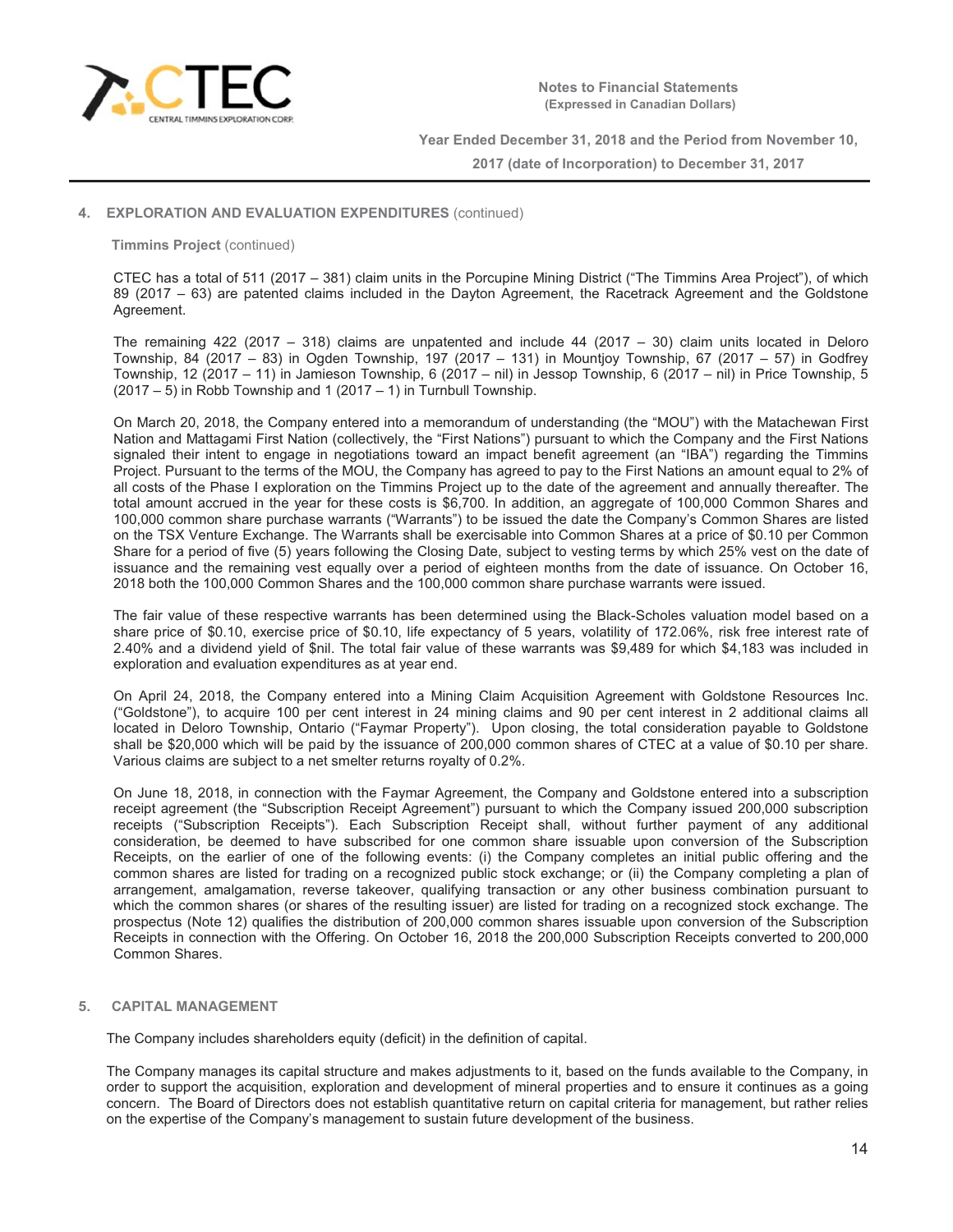

**2017 (date of Incorporation) to December 31, 2017**

### **5. CAPITAL MANAGEMENT** (continued)

All of the properties in which the Company currently has an interest are in the exploration stage with no operating revenues; as such, the Company is dependent on external financing to fund its activities. In order to carry out the planned exploration and pay for administrative costs, the Company will spend its existing working capital and raise additional amounts as needed. The Company will continue to assess new properties and seek to acquire an interest in additional properties if management feels there is sufficient geologic or economic potential and if it has adequate financial resources to do so.

Recent market conditions have and are expected to continue to have an adverse impact on the ability of junior mining exploration companies to secure equity funding. The Company has historically relied on equity financing to raise capital and will continue its attempts to do so. Although CTEC was successful in securing debt and equity financing in the periods reported, there is no guarantee that future fund-raising attempts will be equally successful.

Management reviews its capital management approach on an ongoing basis and believes that this approach, given the relative size of the Company, is reasonable.

## **6. FINANCIAL INSTRUMENTS AND MANAGEMENT OF FINANCIAL AND OTHER RISK**

The Company classifies financial instrument fair values in a hierarchy comprising three levels reflecting the significance of the inputs used in making the measurements, described as follows:

- Level 1: Valuations based on quoted prices (unadiusted) in active markets for identical assets or liabilities;
- Level 2: Valuations based on directly or indirectly observable inputs in active markets for similar assets or liabilities, other than Level 1 prices, such as quoted interest or currency exchange rates; and
- Level 3: Valuations based on significant inputs that are not derived from observable market data, such as discounted cash flow methodologies based on internal cash flow forecasts.

Cash is classified as level 1.

The Company's financial instruments are exposed to financial and other risks as summarized below:

### **Fair value**

As at December 31, 2018, the carrying value approximates the fair value amounts of the Company's cash and trade and other payables.

Fair value represents the amount that would be exchanged in an arm's length transaction between willing parties and is best evidenced by a quoted market price if one exists.

Fair value estimates are made at a specific point in time, based on relevant market information and information about financial instruments. These estimates are subject to and involve uncertainties and matters of significant judgment and, therefore, cannot be determined with precision. Changes in assumptions could significantly affect the estimates.

A summary of the Company's risk exposures as it relates to financial instruments are reflected below:

**i) Credit risk**

The Company's credit risk is primarily attributable to cash. The Company has no material concentration of credit risk arising from operations. Cash consists of bank deposits, which are held by a Canadian chartered bank, and management believes the risk of loss is remote. The Company has not experienced any significant collection issues to December 31, 2018.

The Company's maximum exposure to credit risk as at December 31, 2018 and 2017 is the carrying value of cash.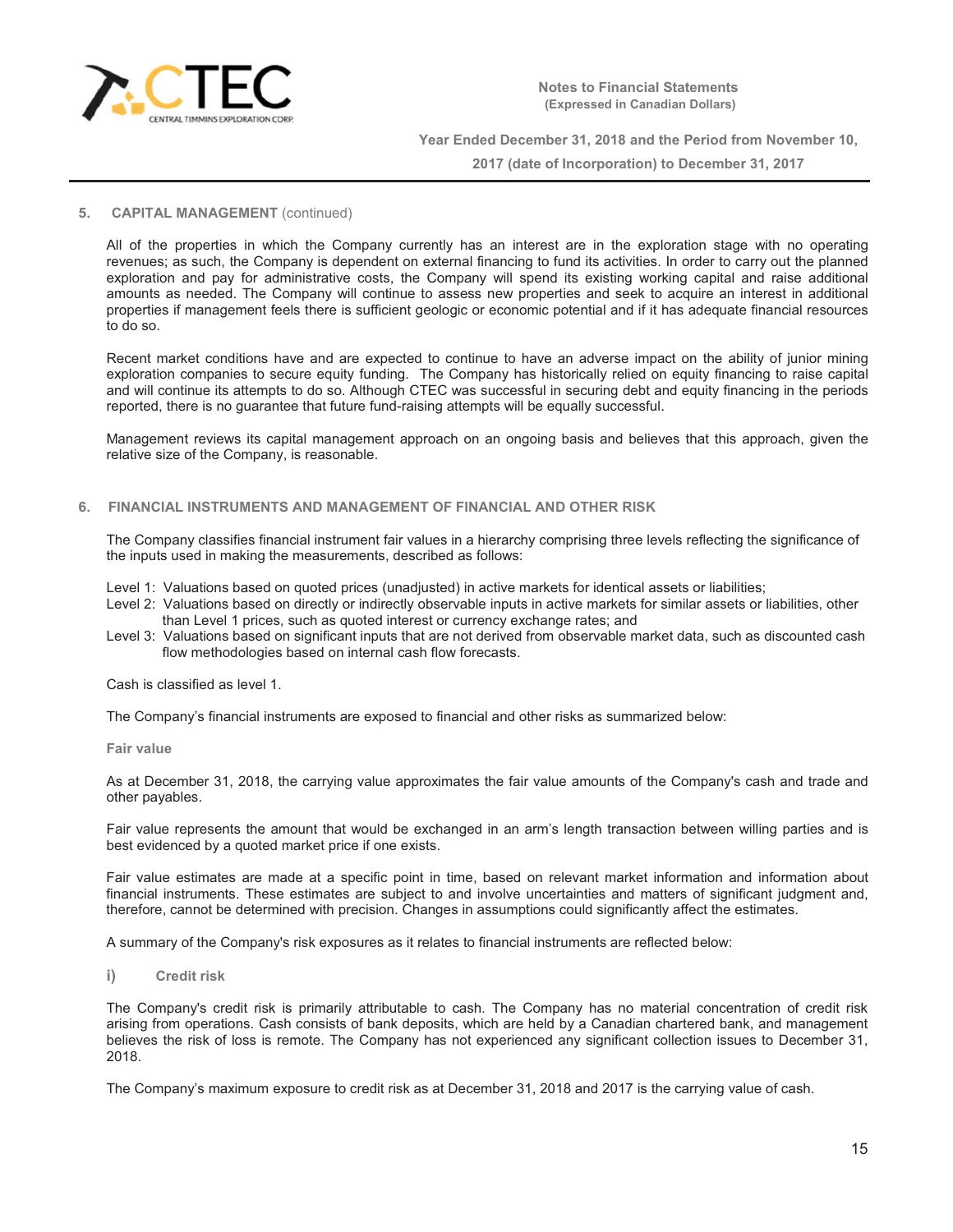

**2017 (date of Incorporation) to December 31, 2017**

### **6. FINANCIAL INSTRUMENTS AND MANAGEMENT OF FINANCIAL AND OTHER RISK** (continued)

### **ii) Liquidity risk**

The Company's approach to managing liquidity risk is to ensure that it will have sufficient liquidity to meet liabilities when due and ensuring an adequate supply of funds to enable the Company to carry out its intended programs. As at December 31, 2018, the Company had a cash balance of \$2,068,312 (2017 - \$499,977) to settle current liabilities of \$504,953 (2017 - \$825,559). All of the Company's financial trade liabilities have contractual maturities of less than one year and are subject to normal trade terms.

As at December 31, 2018, the Company had working capital of \$1,652,464 (2017 - a working capital deficiency of \$325,582). In order to meet its longer-term working capital needs and property exploration expenditures, the Company intends on securing additional financing to ensure that those obligations are properly discharged. As such, management believes that the Company will then have sufficient working capital to discharge its current and anticipated obligations for a minimum of one year. There can be no assurance that CTEC will be successful in its efforts to arrange additional financing on terms satisfactory to the Company. If additional financing is raised through the issuance of shares from the treasury of the Company, control of CTEC may change and shareholders may experience additional dilution. If adequate financing is not available or cannot be obtained on a timely basis, the Company may be required to delay, reduce the scope of, or eliminate one or more of its exploration activities or relinquish some or all of its rights to certain of its interests in mineral properties.

### **iii) Interest rate risk**

The Company does not have significant interest rate risk as the promissory notes were at a fixed interest rate of 10% (Note 11).

## **7. CASH**

The cash balance at December 31, 2018 consists of \$2,068,312 (2017 - \$499,977) on deposit with a major Canadian bank.

During the year ending December 31, 2018, the Company raised \$1,350,000 (2017 – nil) in flow-through common share financing which, under the terms of the flow-through financings, these funds must be used to pay for qualifying exploration expenditures, as defined under the Canadian Income Tax Act. As at December 31, 2018, \$1,000,000 (2017 – nil) of CTEC's cash balance is required for this purpose.

#### **8. RECEIVABLES AND OTHER ASSETS**

The Company's receivables and other assets arise from two main sources: 1) prepaid expenses and 2) harmonized sales tax ("HST") receivable from government taxation authorities. These are broken down as follows:

| As at                              | 2018   | December 31, December 31, 2017 |                          |
|------------------------------------|--------|--------------------------------|--------------------------|
| Prepaid expenses                   | 16.179 |                                |                          |
| <b>HST</b> receivable              | 72.926 |                                | $\overline{\phantom{a}}$ |
| Total receivables and other assets | 89.105 |                                | $\overline{\phantom{0}}$ |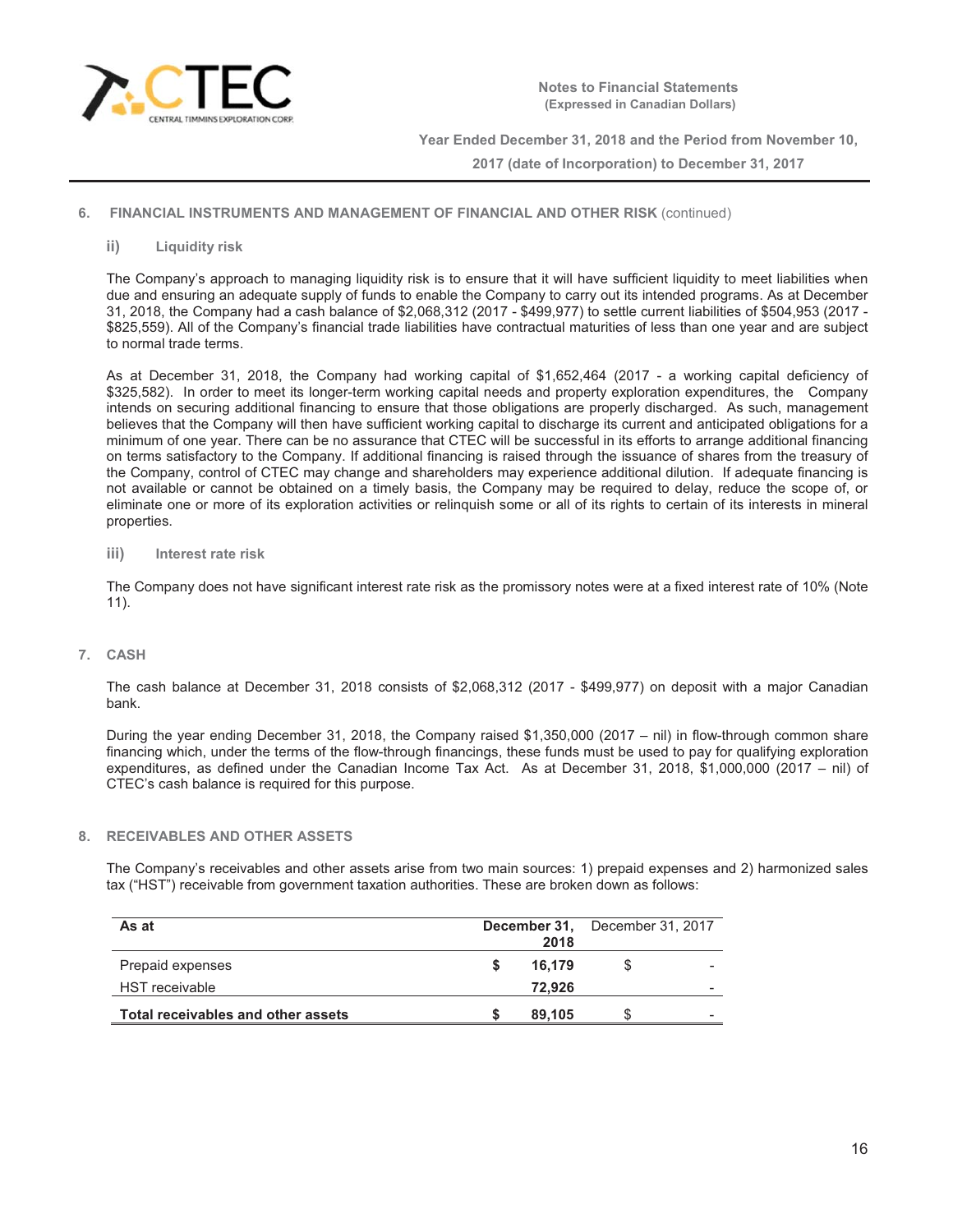

**2017 (date of Incorporation) to December 31, 2017**

#### **9. TRADE AND OTHER PAYABLES**

Trade and other payables of the Company are principally comprised of amounts outstanding for trade purchases relating to exploration acquisition activities and amounts payable for operating and financing activities. The usual credit period taken for trade purchases is between 30 to 90 days.

The following is an aged analysis of the trade and other payables:

| As at                          | December 31, | December 31.             |  |
|--------------------------------|--------------|--------------------------|--|
|                                | 2018         | 2017                     |  |
| Less than 1 month              | 93.441       | 472.586                  |  |
| Over 3 months                  | 36.512       | $\overline{\phantom{a}}$ |  |
| Total trade and other payables | 129.953      | 472.586                  |  |

### **10. KEY MANAGEMENT COMPENSATION**

The remuneration of directors and other members of key management personnel during the year ended December 31, 2018 were as follows:

|                                | <b>Year Ended</b><br>December 31, 2018 | Date of Incorporation<br>November 10, 2017 to<br><b>December 31, 2017</b> |  |
|--------------------------------|----------------------------------------|---------------------------------------------------------------------------|--|
| Management and consulting fees | 87.100                                 |                                                                           |  |
| Share-based compensation       | 101.656                                |                                                                           |  |

In accordance with IAS 24, Related Party Disclosures, key management personnel are those persons having authority and responsibility for planning, directing and controlling the activities of the Company directly or indirectly, including any directors (executive and non-executive) of the Company.

### **11. DUE TO RELATED PARTIES AND RELATED PARTY TRANSACTIONS**

As at December 31, 2018, the trade and other payables balance includes related party amounts of \$4,962 (2017 - \$nil). The related parties are directors and officers of the Company, an individual who is related to the President and CEO of the Company and entities over which executive management and directors have control or significant influence. The amounts are for services rendered during the year and arose as a result of transactions entered into with the related parties in the ordinary course of business.

The Company executed a Promissory Note with certain related parties, being Neville Dastoor, Charles Gryba, Jens Mayer, Mark Wellings, and INFOR Financial Inc. (the "Promissory Note Holders") in the aggregate amount of \$350,000 on December 1, 2017. The Promissory Note is unsecured and bears an interest at a rate 10% calculated and payable semiannually. The Company recorded interest of \$5,466 during the year for the Promissory Note (2017 – \$2,973).

On February 26, 2018 the Company converted the \$350,000 outstanding Promissory Note to common shares of the Company. (See Note 12). As a result, the Company recorded a gain on the settlement of debt totaling \$105,000 and a gain on the forgiveness of debt from interest totaling \$8,438.

On April 1, 2018, the Company entered into an agreement with a consultant related to the President and Chief Executive Officer to perform services for a term of 2 years for \$6,000 per month.

On May 24, 2018, the Company entered into an agreement with the President and Chief Executive Officer to perform services that will commence on the date of the public offering for a term of 3 years for \$10,000 per month.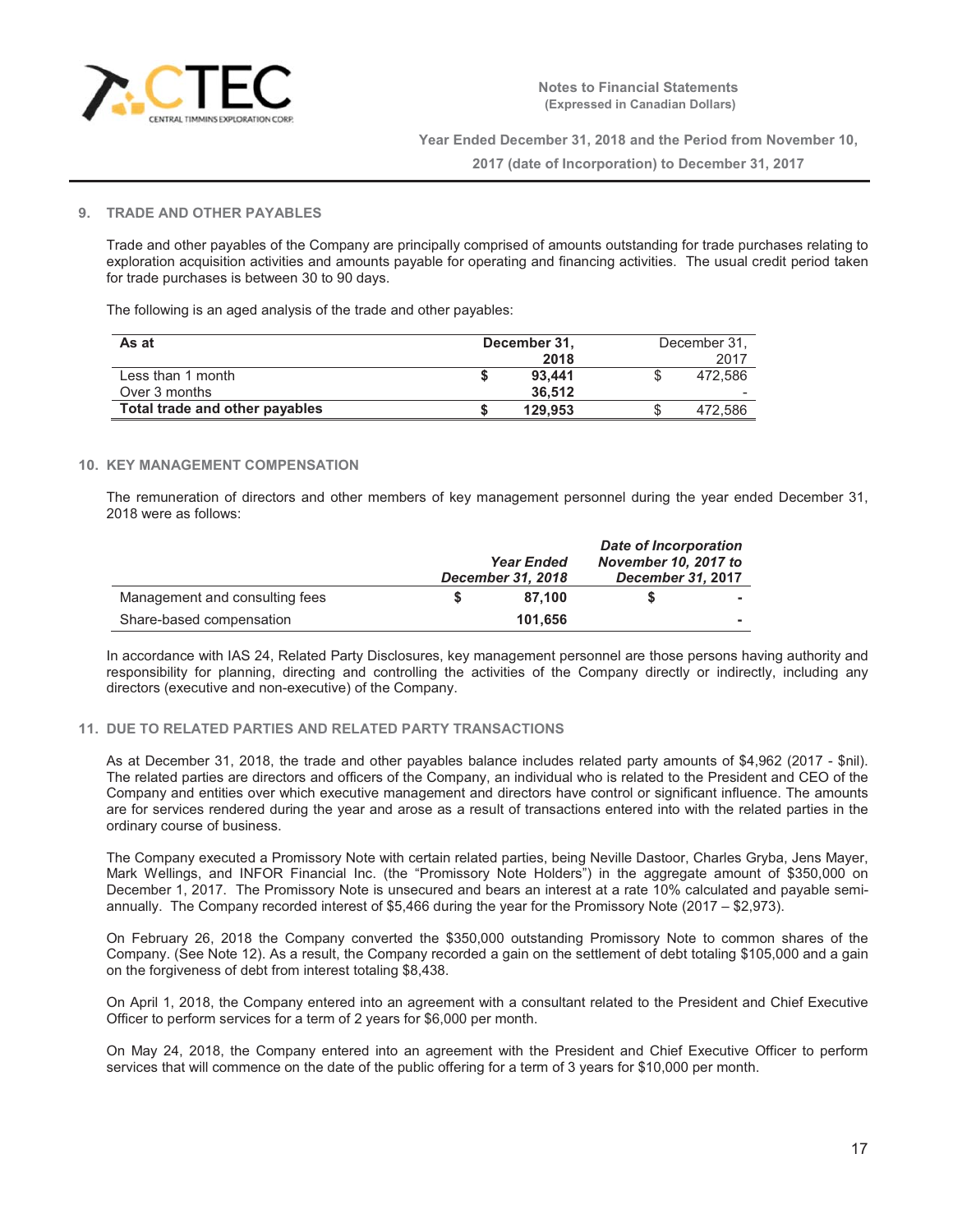

**2017 (date of Incorporation) to December 31, 2017**

## **12. CAPITAL STOCK**

## **(a) Authorized**

As at December 31, 2018, the Company's authorized number of common shares was unlimited and without par value.

 **(b) Issued** 

|                                          | <b>Number of Shares</b> |    | Amount     |
|------------------------------------------|-------------------------|----|------------|
| <b>Balance at November 10, 2017</b>      |                         | \$ |            |
| Private placement                        | 15,000,000              |    | 150,000    |
| <b>Balance at December 31, 2017</b>      | 15,000,000              | S  | 150,000    |
| Private placement                        | 31,150,000              |    | 3,270,000  |
| Debt conversion                          | 4.900.000               |    | 245.000    |
| Shares issued for property payment       | 200,000                 |    | 20,000     |
| Shares issued for MOU agreement          | 100.000                 |    | 12,000     |
| Share issue costs - legal                |                         |    | (129, 177) |
| Share issue costs - cash                 |                         |    | (177, 400) |
| Reserve on issuance of warrants          |                         |    | (122, 779) |
| Premium liability on flow-through shares |                         |    | (475,000)  |
| <b>Balance at December 31, 2018</b>      | 51.350.000              |    | 2.792.644  |

On November 28, 2017 the Company closed a Private Placement for 15,000,000 shares at \$0.01 for proceeds of \$150,000.

On February 26, 2018 the Company closed a Private Placement of 8,600,000 shares, comprised of 3,600,000 shares at \$0.05 and 5,000,000 Flow-through shares at \$0.07 per share and for an aggregate total of \$530,000.

On February 26, 2018 the Company entered into a Conversion Agreement with each of its Promissory Note holders to which the parties agreed to convert \$350,000 of debt for 4,900,000 common shares. The commons shares were valued at a fair value of \$0.05 per share for a total of \$245,000. The remaining \$105,000 was recorded as a gain on debt forgiveness in the statement of income and comprehensive income. The accrued interest amount of \$8,438 was forgiven by the Promissory Note holders at the time of conversion and was recorded as a gain on debt forgiveness in the statement of income and comprehensive income.

On March 12, 2018, the Company completed a private placement for aggregate proceeds of \$15,000, by issuing 300,000 shares at a price of \$0.05 per share.

On October 16, 2018, the Company closed its initial public offering of 15,000,000 common shares at \$0.10 per share for aggregate gross proceeds of \$1,500,000. The Company's common shares commenced trading October 16, 2018 on the TSX Venture Exchange (the "Exchange") under the symbol "CTEC".

PI Financial Corp. (the "Agent") raised the \$1,500,000 in connection with the Company's IPO. The Company paid a commission of 7% of gross proceeds to the Agent, and granted the Agent 1,050,000 broker warrants, to purchase common shares at a price of \$0.10 for a period ending twenty-four months from the date of closing. The Company also issued as a corporate finance fee, an additional 500,000 broker warrants to purchase common shares at a price of \$0.10 for a period ending twenty-four months from the date of closing.

CTEC granted to the Agent an over-allotment option, exercisable for a period of 30 days following the date of closing of the IPO, to purchase up to an additional 2,250,000 common shares at a price of \$0.10 per common share to cover overallotments, if any, and for market stabilization purposes. On November 26, 2018 the Company issued 2,250,000 common shares for total proceed of \$225,000 upon the exercise of the over-allotment. The Company paid additional commission of 7% of gross proceeds to the Agent, and granted the Agent an additional 157,500 broker warrants, to purchase common shares at a price of \$0.10 for a period ending twenty-four months from the date of closing.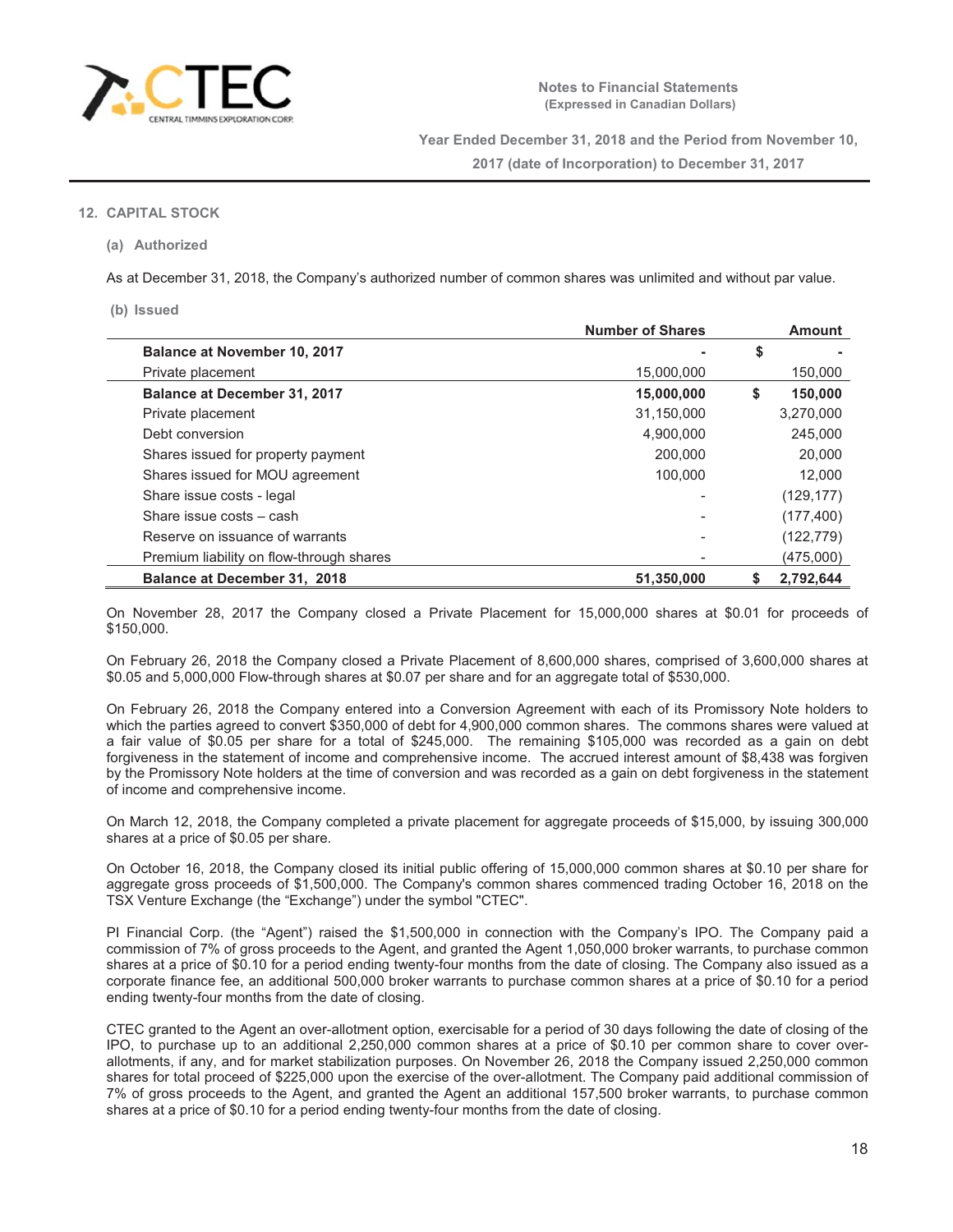

**2017 (date of Incorporation) to December 31, 2017**

### **12. CAPITAL STOCK** (continued)

**(b) Issued** (continued)

On October 16, 2018, the Company issued 100,000 common shares at a price of \$0.12 per share pursuant to MOU agreement with the Matachewan First Nation and Mattagami First Nation dated March 20, 2018. (See Note 4).

On June 18, 2018, in connection with the Faymar Agreement, the Company and Goldstone entered into a subscription receipt agreement (the "Subscription Receipt Agreement") pursuant to which the Company issued 200,000 subscription receipts ("Subscription Receipts") at a price of \$0.10 per Subscription Receipt. On October 16, 2018 the 200,000 Subscription Receipts converted to 200,000 Common Shares.

On December 21, 2018 the Company closed a Private Placement of 5,000,000 Flow-through shares at \$0.20 per share for total proceeds of \$1,000,000. The Offering was structured as a charity donation arrangement pursuant to which Goldcorp Inc. ("Goldcorp") acquired 5,000,000 common shares of the Company as a back-end purchaser, representing approximately 9.74% of the issued and outstanding common shares.

Pursuant to an investor rights agreement entered into between the Corporation and Goldcorp (the "Investor Rights Agreement") concurrently with the Offering, Goldcorp has been granted the right (but not the obligation) to participate in future financing transactions of the Company in order to maintain its pro-rata equity ownership percentage interest in the Company at up to 9.9% of the issued and outstanding common shares. Goldcorp has also been provided certain other rights, including but not limited to the right to request that a technical committee be formed by the Company that will remain in place as long as Goldcorp maintains its equity ownership percentage interest in the Company at greater than 5.0% of the issued and outstanding common shares.

Shareholders shall also have the right of first refusal over any third party offers regarding a tolling arrangement, streaming agreement, royalty sale or other non-equity financing for the purpose of funding the future exploration and development of any issuer's projects. In addition, if shareholder's ownership interest falls below 5.0% of the common shares issued and outstanding as a result of any non-cash equity issuance, shareholder will have the opportunity to participate in the next equity financing and acquire additional common shares as outlined above.

### **(c) Stock Options – Stock Option Plan**

The Company maintains a stock option plan (the "Stock Option Plan") which was originally approved by the shareholders of the Company on May 17, 2018. The Stock Option Plan is a "rolling" plan under which up to 10% of the issued and outstanding Common Shares of the Company from time to time, subject to adjustment in certain circumstances, may be issued.

In the event that no specific determination is made by the Board with respect to any of the following matters, the period during which an option shall be exercisable shall be five years from the date of grant except those options issued to persons of consultants employed in Investor Relation activities shall vest in stages over 12 months with no more than one quarter of the options vesting in any three month period.

The purpose of the Stock Option Plan is to develop the interest of bona fide officers, directors, employees, management company employees, and consultants of the Company in the growth and development of the Company by providing them with the opportunity through stock options to acquire an increased proprietary interest in the Company.

All outstanding options have been expensed as share-based payments in the period in which they vested. At December 31, 2018, 3,400,000 (2017 – NIL) options were outstanding and have a weighted average exercise price of \$0.10 (2017 – \$NIL) per option.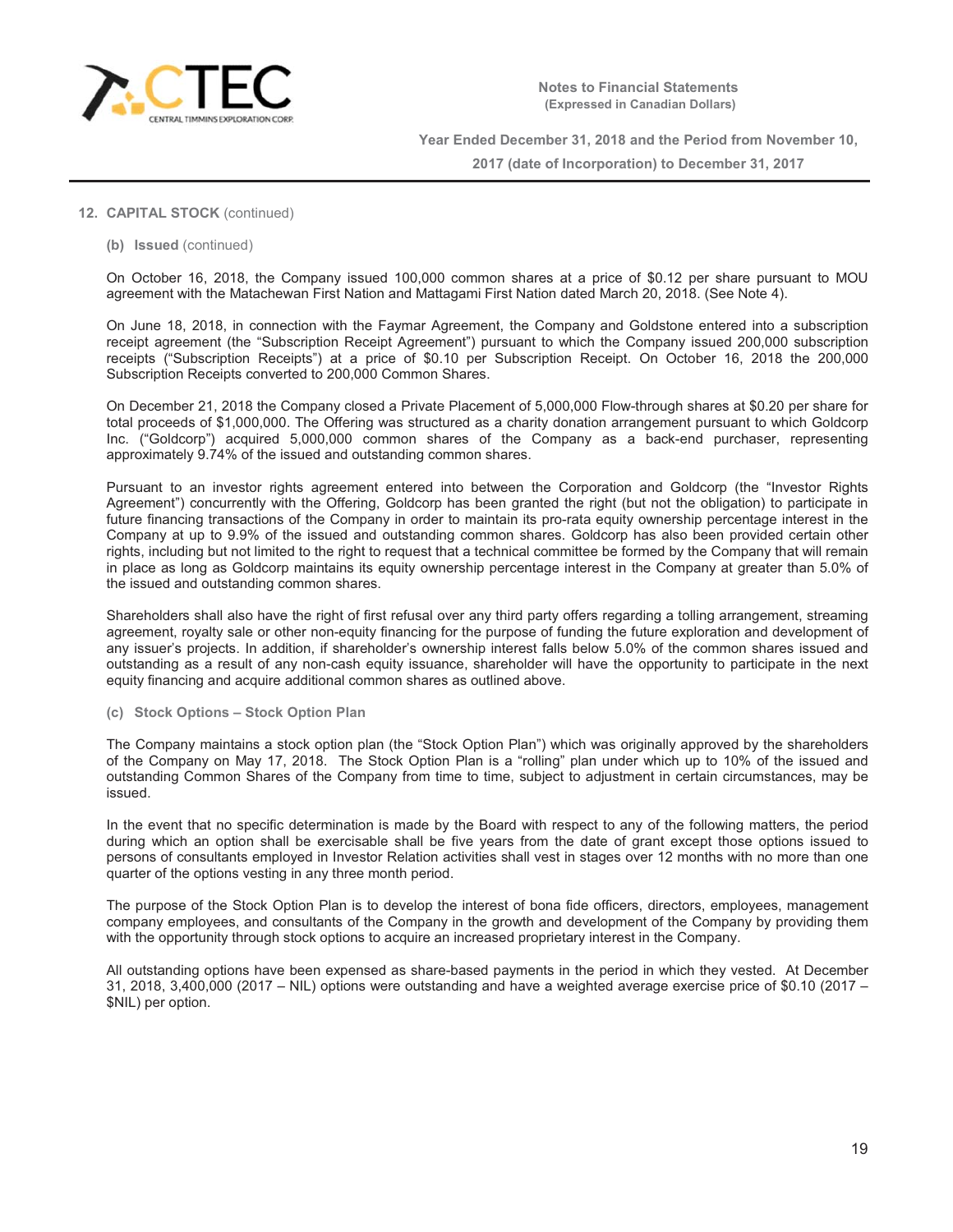

**2017 (date of Incorporation) to December 31, 2017**

## **12. CAPITAL STOCK** (continued)

**(c) Stock Options – Stock Option Plan** (continued)

A summary of stock options issued and outstanding is as follows:

| As at                              | December 31, 2018 |                |          | December 31, 2017 |
|------------------------------------|-------------------|----------------|----------|-------------------|
|                                    | Weighted          |                | Weighted |                   |
|                                    | Average           |                | Average  |                   |
|                                    | <b>Exercise</b>   | Number of      | Exercise | Number of         |
|                                    | <b>Price</b>      | <b>Options</b> | Price    | Options           |
| Outstanding at beginning of period |                   |                | ٠        |                   |
| Transactions during the period:    |                   |                |          |                   |
| Granted                            | 0.10              | 3,200,000      |          |                   |
| Granted                            | 0.12              | 200,000        |          |                   |
| Outstanding at end of period       | 0.10              | 3,400,000      |          |                   |
| Exercisable at end of period       | 0.10              | 850,000        |          |                   |

The weighted average remaining contractual life of the options outstanding at year end is 4.79 years.

On October 16, 2018, the Company issued 3,200,000 stock options to certain directors and officers of the Company at an exercise price of \$0.10 expiring 5 years from the date the Company's Common Shares are listed on the TSX Venture Exchange. On October 17<sup>th</sup>, the Company issued 200,000 options to two consultants at an exercise price of \$0.12 expiring 5 years from the date the Company's Common Shares are listed on the TSX Venture Exchange.

The Options granted are to vest as follows: (i) 25% vesting on the date the Company's Common Shares are listed on the TSX Venture Exchange; (ii) 25% vesting one (1) year following the date the Company's Common Shares are listed on the TSX Venture Exchange; (iii) 25% vesting two (2) years following the date the Company's Common Shares are listed on the TSX Venture Exchange; and (iv) 25% vesting three (3) years following the date the Company's Common Shares are listed on the TSX Venture Exchange.

The following table summarizes the assumptions used with the Black-Scholes valuation model for stock options issued and outstanding as at December 31, 2018:

| Grant date                    | October 16.<br>2018 | October 17.<br>2018 | Total     |
|-------------------------------|---------------------|---------------------|-----------|
| No. of options                | 3,200,000           | 200,000             | 3,500,000 |
| Exercise price                | \$<br>0.10          | \$<br>0.12          |           |
| Expected life in years        | 5                   | 5                   |           |
| Volatility                    | 172.40%             | 172.40%             |           |
| Risk-free interest rate       | 2.40%               | 2.41%               |           |
| Dividend yield                |                     |                     |           |
| Forfeiture rate               | $0.00\%$            | $0.00\%$            |           |
| Grant date share price        | \$0.10              | \$0.12              |           |
| Remaining contractual life    | 4.79                | 4.79                |           |
| Fair value of options granted | \$<br>303.777       | 22.784<br>\$        | \$326.561 |

Option pricing models require the use of highly subjective estimates and assumptions including the expected stock price volatility. Volatility is based on comparable companies. Changes in the underlying assumptions can materially affect the fair value estimates. As at December 31, 2018 year end, share-based payments expense for the year totaled \$112,776. (2017 – \$nil)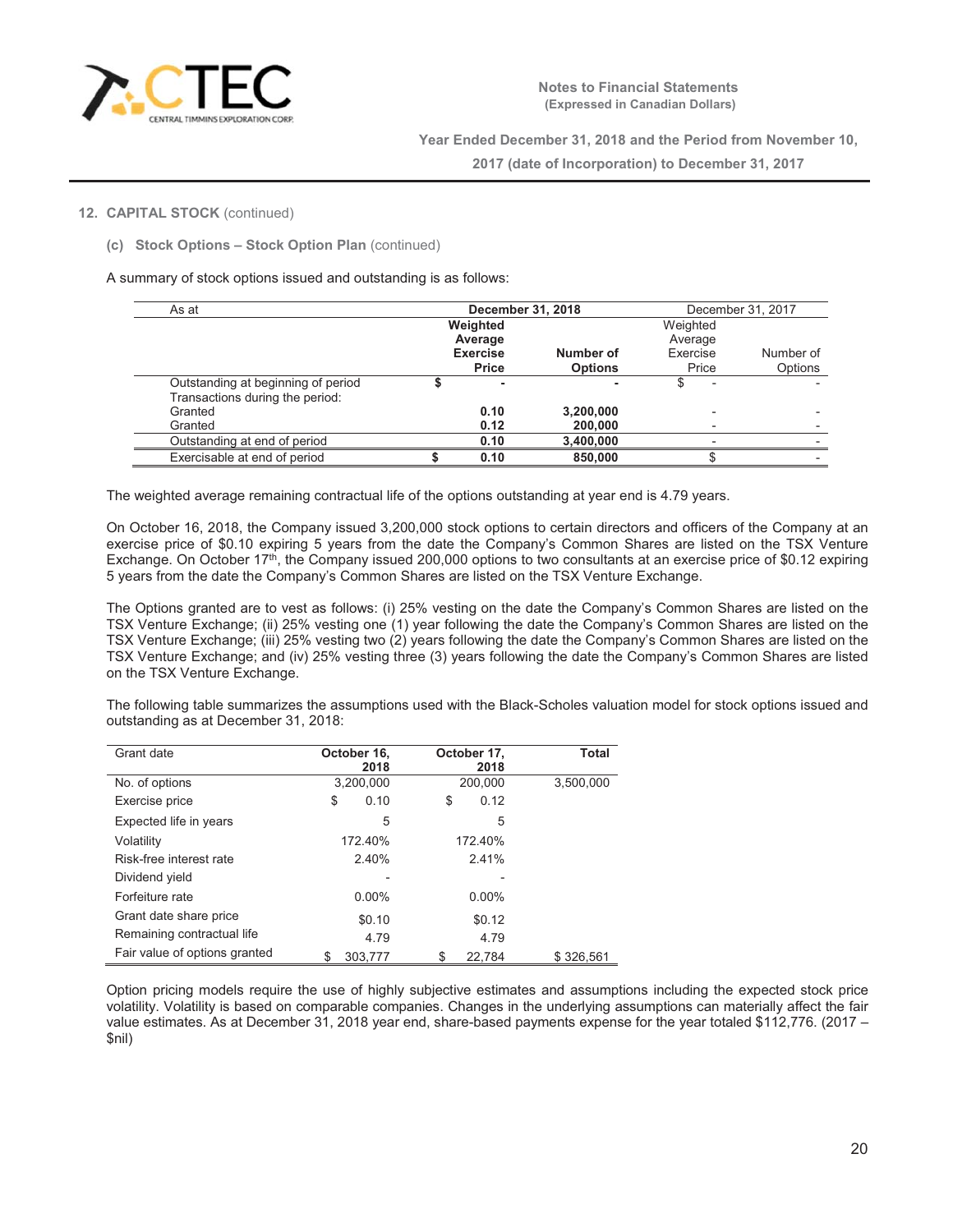

**2017 (date of Incorporation) to December 31, 2017**

## **13. WARRANT RESERVE** (continued)

A summary of the changes in the Company's reserve for warrants is set out below:

| As at                                  | December 31, 2018 |         |                 | December 31, 2017 |  |           |
|----------------------------------------|-------------------|---------|-----------------|-------------------|--|-----------|
|                                        |                   |         | Number of       |                   |  | Number of |
|                                        |                   |         | <b>Warrants</b> |                   |  | Warrants  |
| Outstanding at beginning of year       |                   |         | ۰               |                   |  |           |
| Transactions during the year           |                   |         |                 |                   |  |           |
| Fair value of warrants issued          |                   | 4.183   | 100.000         |                   |  |           |
| Fair value of broker's warrants issued |                   | 122.779 | 1.707.500       |                   |  |           |
| Expired                                |                   |         |                 |                   |  |           |
| Outstanding at end of year             |                   | 126.962 | 1,807,500       |                   |  |           |

The weighted average exercise price per warrant of the outstanding warrants as at December 31, 2018 was \$0.10 (2017 - \$NIL).

The following table summarizes the assumptions used with the Black-Scholes valuation model for warrants issued and outstanding as at December 31, 2018:

|                         | October 16,    | October 16. | November 16,  |           |
|-------------------------|----------------|-------------|---------------|-----------|
| Grant date              | 2018           | 2018        | 2018          | Total     |
| No. of warrants         | 1,550,000      | 100,000     | 157,500       | 1,807,500 |
| Exercise price          | 0.10<br>\$     | 0.10<br>\$  | 0.10<br>\$    |           |
| Expected life in years  | 2              | 5           | 2             |           |
| Volatility              | 148.99%        | 172.06%     | 149.67%       |           |
| Risk-free interest rate | 2.30%          | 2.40%       | 2.22%         |           |
| Grant date share price  | 0.10           | 0.10        | 0.105         |           |
| Dividend yield          |                |             |               |           |
| Fair value of warrants  | 110,810<br>\$. | \$9,489     | 11.969<br>\$. | 132.268   |

Option pricing models require the use of highly subjective estimates and assumptions including the expected stock price volatility. Volatility is based on comparable companies. Changes in the underlying assumptions can materially affect the fair value estimates.

Broker warrants issued to non-employees were valued using the fair value of the equity instrument granted in the absence of a reliable estimate of the fair value of the goods or services received.

On October 16, 2018, the Company issued 100,000 warrants of the Company at an exercise price of \$0.10 expiring 5 years from the date the Company's Common Shares are listed on the TSX Venture Exchange pursuant to MOU agreement with the Matachewan First Nation and Mattagami First Nation dated March 20, 2018.

These warrants are to vest as follows: (i) 25% vesting on the date the Company's Common Shares are listed on the TSX Venture Exchange; (ii) 25% vesting six (6) months following the date the Company's Common Shares are listed on the TSX Venture Exchange; (iii) 25% vesting twelve (12) months following the date the Company's Common Shares are listed on the TSX Venture Exchange; and (iv) 25% vesting eighteen (18) months following the date the Company's Common Shares are listed on the TSX Venture Exchange.(See Note 4) As at December 31, 2018, 25,000 of these warrants are exercisable and \$4,183 of the fair value was included in exploration and evaluation expenditures.

## **14. INCOME TAXES**

#### **(a) Provision for Income Taxes**

The major factors that cause variations from the Company's combined federal and provincial statutory Canadian income tax rates of 26.50% were the following: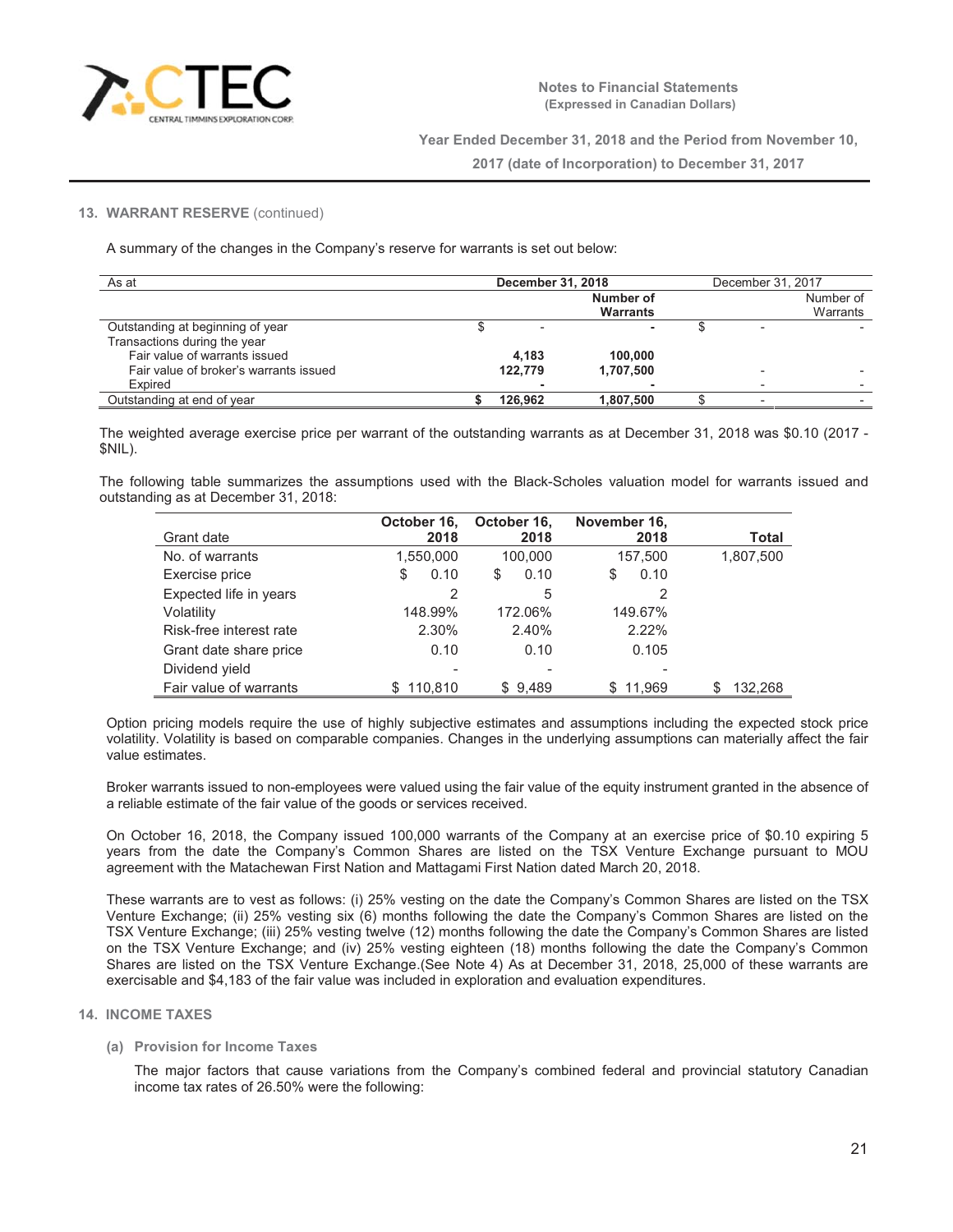

**2017 (date of Incorporation) to December 31, 2017**

## **14. INCOME TAXES** (continued)

## **(a) Provision for Income Taxes** (continued)

|                                          | December 31.<br>2018 | Date of Incorporation<br>November 10, 2017 to<br>December 31,2017 |
|------------------------------------------|----------------------|-------------------------------------------------------------------|
| Loss before income taxes                 | S<br>(904, 336)      | \$<br>(475,582)                                                   |
| Expected tax recovery at statutory rates | (239, 649)           | (126,029)                                                         |
| Increase (decrease) from:                |                      |                                                                   |
| Non-deductible                           | (9,745)              |                                                                   |
| Share issue costs                        | (81, 243)            |                                                                   |
| Flow-through renunciation                | 92,750               |                                                                   |
| Deferred taxes not recognized            | 237,887              | 126,029                                                           |
|                                          | $\sim$ $\sim$        |                                                                   |

## **(b) Deferred Tax Balances**

The deferred income tax asset is compromised of the following temporary differences:

|                                      | December 31.<br>2018 |    | Date of<br>Incorporation<br>November 10.<br>2017 to<br>December<br>31,2017 |
|--------------------------------------|----------------------|----|----------------------------------------------------------------------------|
| <b>Exploration expenditures</b>      | \$<br>135,552        | \$ | 96,615                                                                     |
| Non-capital loss carry forwards      | 163,598              |    | 29,414                                                                     |
| Share issue costs                    | 64,994               |    |                                                                            |
| Deferred income taxes not recognized | (364, 144)           |    | (126,029)                                                                  |
|                                      | \$<br>۰              | Φ  |                                                                            |

Non-capital losses will expire between 2037 and 2038. Share issue costs will be deducted over the next 4 years. The remaining deductible difference may be carried forward indefinitely.

**(c) Tax Loss Carry-forwards** 

The Company has accumulated non-capital losses of \$617,351, which may be deducted in the calculation of taxable income in future years. The losses expire as follows:

| 2037 | \$ | 110.996 |
|------|----|---------|
| 2038 | S  | 506,355 |
|      | \$ | 617,351 |